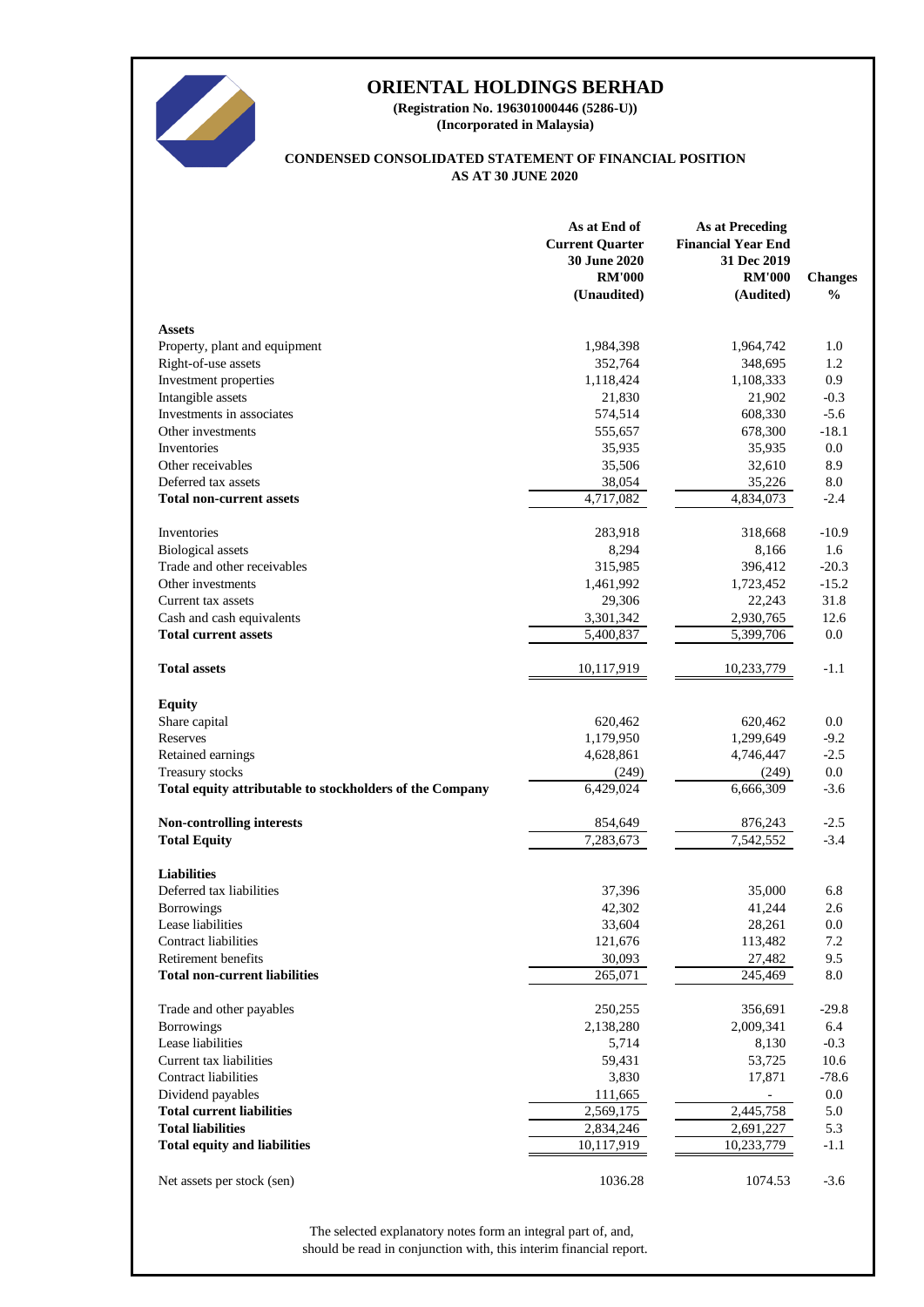

**(Registration No. 196301000446 (5286-U)) (Incorporated in Malaysia)**

# **CONDENSED CONSOLIDATED STATEMENT OF PROFIT OR LOSS AND OTHER COMPREHENSIVE INCOME FOR THE PERIOD ENDED 30 JUNE 2020**

|                                                                                                              | <b>Individual Quarter</b><br>Current<br>Year<br><b>Ouarter</b><br>30 June 2020<br><b>RM'000</b><br>(Unaudited) | Preceding<br>Year<br><b>Ouarter</b><br>30 June 2019<br><b>RM'000</b><br>(Unaudited) | <b>Changes</b><br>$\%$ | <b>Cumulative Quarters</b><br><b>Current Year</b><br><b>To Date</b><br>(Two quarters to<br>30 June 2020)<br><b>RM'000</b><br>(Unaudited) | <b>Preceding Year</b><br><b>To Date</b><br>(Two quarters to<br>30 June 2019)<br><b>RM'000</b><br>(Unaudited) | <b>Changes</b><br>$\%$ |
|--------------------------------------------------------------------------------------------------------------|----------------------------------------------------------------------------------------------------------------|-------------------------------------------------------------------------------------|------------------------|------------------------------------------------------------------------------------------------------------------------------------------|--------------------------------------------------------------------------------------------------------------|------------------------|
| Revenue                                                                                                      | 469,669                                                                                                        | 1,408,104                                                                           | $-66.6$                | 1,426,057                                                                                                                                | 2,797,836                                                                                                    | $-49.0$                |
| <b>Results from operating activities</b>                                                                     | 198,579                                                                                                        | 44,940                                                                              | 341.9                  | 65,297                                                                                                                                   | 195,900                                                                                                      | $-66.7$                |
| Finance costs                                                                                                | (4,205)                                                                                                        | (5,262)                                                                             | 20.1                   | (8,504)                                                                                                                                  | (9,641)                                                                                                      | 11.8                   |
| Share of (loss)/ profits after tax of equity accounted associates                                            | (10, 183)                                                                                                      | 16,310                                                                              | $-162.4$               | (40, 753)                                                                                                                                | 20,288                                                                                                       | $-300.9$               |
| <b>Profit before taxation</b>                                                                                | 184,191                                                                                                        | 55,988                                                                              | 229.0                  | 16,040                                                                                                                                   | 206,547                                                                                                      | $-92.2$                |
| Income tax expenses                                                                                          | (11,260)                                                                                                       | (12, 537)                                                                           | 10.2                   | (26, 047)                                                                                                                                | (54, 584)                                                                                                    | 52.3                   |
| Profit/ (Loss) from continuing operations                                                                    | 172,931                                                                                                        | 43,451                                                                              | 298.0                  | (10,007)                                                                                                                                 | 151,963                                                                                                      | $-106.6$               |
| Other comprehensive income/(expense), net of tax                                                             |                                                                                                                |                                                                                     |                        |                                                                                                                                          |                                                                                                              |                        |
| Foreign currency translation differences for foreign operations                                              | 186,557                                                                                                        | 55,477                                                                              | 236.3                  | 12,885                                                                                                                                   | 31,795                                                                                                       | $-59.5$                |
| Fair value gain/ (loss) of equity instruments designated at fair value through<br>other comprehensive income | 58,401                                                                                                         | 35,173                                                                              | 66.0                   | (152, 146)                                                                                                                               | 48,284                                                                                                       | $-415.1$               |
| Share of other comprehensive income of equity accounted associates                                           | 94                                                                                                             | 7,489                                                                               | (98.7)                 | 94                                                                                                                                       | 7,489                                                                                                        | $-98.7$                |
| Other comprehensive income/ (expense) for the period, net of tax                                             | 245,052                                                                                                        | 98,139                                                                              | 149.7                  | (139, 167)                                                                                                                               | 87,568                                                                                                       | $-258.9$               |
| Total comprehensive income/ (expense) for the period                                                         | 417,983                                                                                                        | 141,590                                                                             | 195.2                  | (149, 174)                                                                                                                               | 239,531                                                                                                      | $-162.3$               |
| Profit/(Loss) attributable to:                                                                               |                                                                                                                |                                                                                     |                        |                                                                                                                                          |                                                                                                              |                        |
| Stockholders of the Company                                                                                  | 78,472                                                                                                         | 77,311                                                                              | 1.5                    | (3,299)                                                                                                                                  | 170,479                                                                                                      | $-101.9$               |
| Non-controlling interests                                                                                    | 94,459                                                                                                         | (33, 860)                                                                           | 379.0                  | (6,708)                                                                                                                                  | (18,516)                                                                                                     | 63.8                   |
| Profit/ (Loss) for the period                                                                                | 172,931                                                                                                        | 43,451                                                                              | 298.0                  | (10,007)                                                                                                                                 | 151,963                                                                                                      | $-106.6$               |
| Total comprehensive income/ (expense) attributable to:                                                       |                                                                                                                |                                                                                     |                        |                                                                                                                                          |                                                                                                              |                        |
| Stockholders of the Company                                                                                  | 273,093                                                                                                        | 164,592                                                                             | 65.9                   | (122,998)                                                                                                                                | 245,209                                                                                                      | $-150.2$               |
| Non-controlling interests                                                                                    | 144,890                                                                                                        | (23,002)                                                                            | 729.9                  | (26, 176)                                                                                                                                | (5,678)                                                                                                      | $-361.0$               |
| Total comprehensive income/ (expense) for the period                                                         | 417,983                                                                                                        | 141,590                                                                             | 195.2                  | (149, 174)                                                                                                                               | 239,531                                                                                                      | $-162.3$               |
| Weighted average number of stocks in issue ('000)                                                            | 620,362                                                                                                        | 620,362                                                                             |                        | 620,362                                                                                                                                  | 620,362                                                                                                      |                        |
| Basic earnings/ (loss) per stock (sen)<br>(based on the weighted average number of stocks)                   | 12.65                                                                                                          | 12.46                                                                               | 1.5                    | (0.53)                                                                                                                                   | 27.48                                                                                                        | $-101.9$               |

The selected explanatory notes form an integral part of, and, should be read in conjunction with, this interim financial report.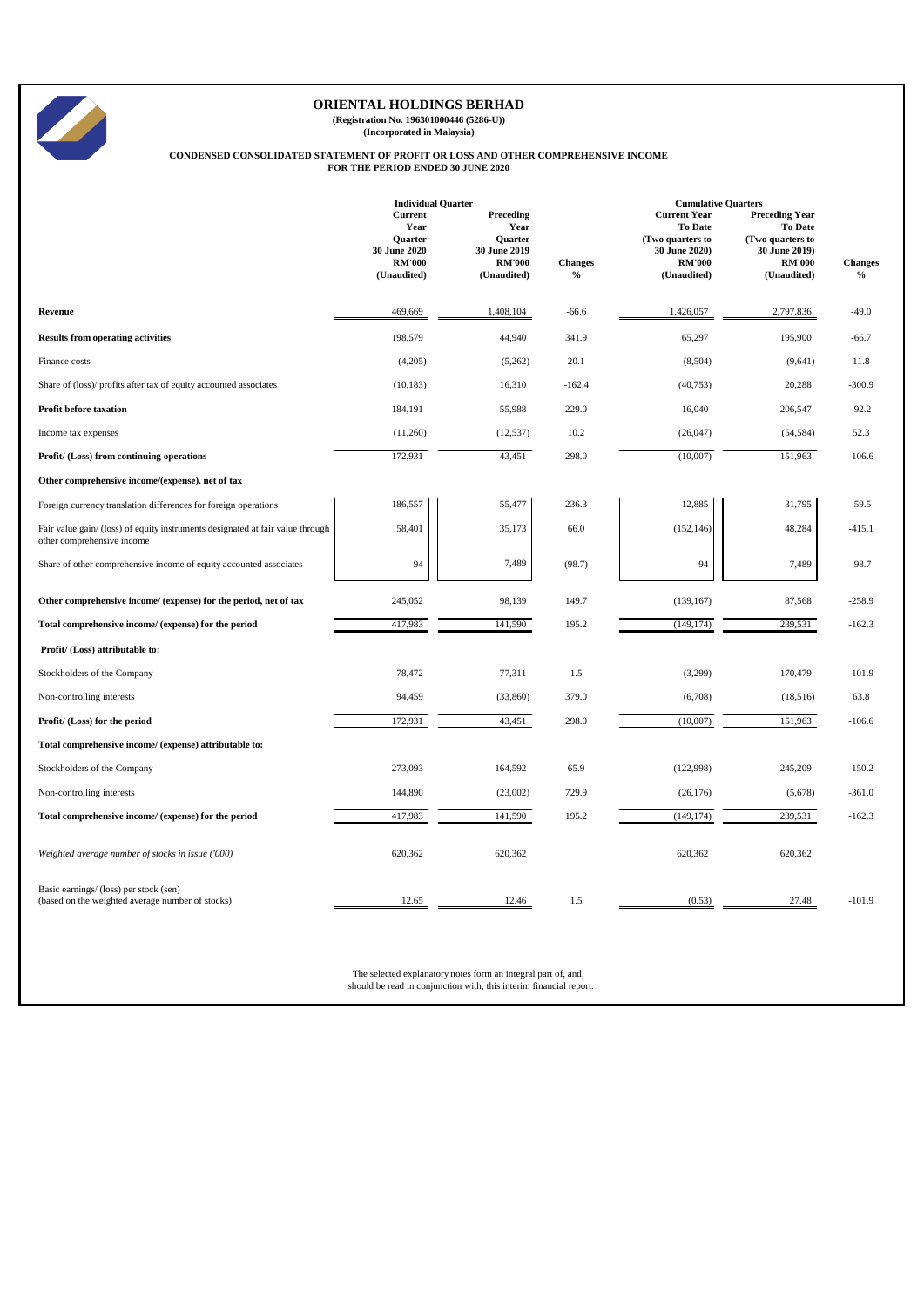

**(Registration No. 196301000446 (5286-U)) (Incorporated in Malaysia)**

#### **CONDENSED CONSOLIDATED STATEMENT OF PROFIT OR LOSS AND OTHER COMPREHENSIVE INCOME FOR THE PERIOD ENDED 30 JUNE 2020**

|                   | <b>Individual Quarter</b>                                                                             | <b>Cumulative Quarters</b>                                                                                                                                 |                                                     |  |
|-------------------|-------------------------------------------------------------------------------------------------------|------------------------------------------------------------------------------------------------------------------------------------------------------------|-----------------------------------------------------|--|
|                   | Preceding                                                                                             | <b>Current Year</b>                                                                                                                                        | <b>Preceding Year</b>                               |  |
|                   |                                                                                                       |                                                                                                                                                            | <b>To Date</b><br>(Two quarters to                  |  |
|                   |                                                                                                       |                                                                                                                                                            | 30 June 2019)                                       |  |
|                   |                                                                                                       | <b>RM'000</b>                                                                                                                                              | <b>RM'000</b>                                       |  |
|                   | (Unaudited)                                                                                           | (Unaudited)                                                                                                                                                | (Unaudited)                                         |  |
|                   |                                                                                                       |                                                                                                                                                            |                                                     |  |
| (19,346)          | (26, 110)                                                                                             | (43,935)                                                                                                                                                   | (51, 594)                                           |  |
| (1,657)           | (16,778)                                                                                              | (2,898)                                                                                                                                                    | (18, 424)                                           |  |
| 4,205             | 5,262                                                                                                 | 8,504                                                                                                                                                      | 9,641                                               |  |
| 37,612            | 36,666                                                                                                | 74,015                                                                                                                                                     | 72,499                                              |  |
| $\qquad \qquad -$ | (20)                                                                                                  | (522)                                                                                                                                                      | (21)                                                |  |
| 224               | 719                                                                                                   | 378                                                                                                                                                        | 732                                                 |  |
| 42                | 266                                                                                                   | 44                                                                                                                                                         | 285                                                 |  |
| (283)             | (49)                                                                                                  | (271)                                                                                                                                                      | (49)                                                |  |
| (98)              | (596)                                                                                                 | (834)                                                                                                                                                      | (745)                                               |  |
| (542)             | 13                                                                                                    | (556)                                                                                                                                                      | (207)                                               |  |
|                   | 39,801                                                                                                | 16,853                                                                                                                                                     | 15,881                                              |  |
| 9,775             | 969                                                                                                   | (4,953)                                                                                                                                                    | 3,610                                               |  |
|                   | <b>Current</b><br>Year<br><b>Ouarter</b><br>30 June 2020<br><b>RM'000</b><br>(Unaudited)<br>(217,660) | Year<br><b>Ouarter</b><br><b>30 June 2019</b><br><b>RM'000</b><br>Included in the Total Comprehensive Income/ (Expense) for the period are the followings: | <b>To Date</b><br>(Two quarters to<br>30 June 2020) |  |

The selected explanatory notes form an integral part of, and, should be read in conjunction with, this interim financial report.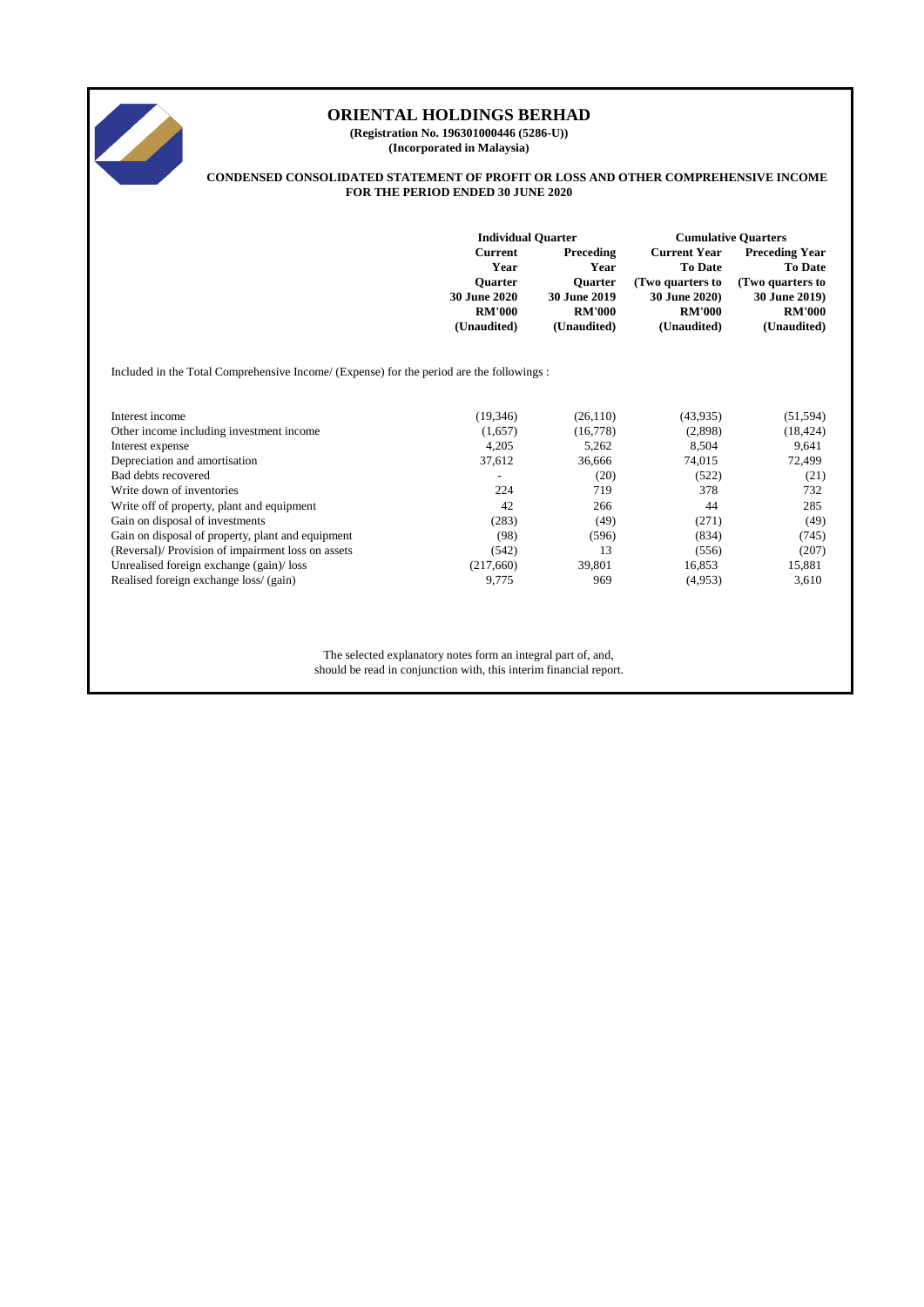

**(Registration No. 196301000446 (5286-U)) (Incorporated in Malaysia)**

#### **CONDENSED CONSOLIDATED STATEMENT OF CHANGES IN EQUITY FOR THE PERIOD ENDED 30 JUNE 2020**

|                                                                             |                                    |                               | Non-distributable            | $\rightarrow$                      | Attributable to stockholders of the Company<br><b>Distributable</b> |                          |                         |                                     |                         |
|-----------------------------------------------------------------------------|------------------------------------|-------------------------------|------------------------------|------------------------------------|---------------------------------------------------------------------|--------------------------|-------------------------|-------------------------------------|-------------------------|
|                                                                             | <b>Share</b><br>capital            | <b>Translation</b><br>reserve | <b>Fair value</b><br>reserve | <b>Treasury</b><br>stocks          | <b>Retained</b><br>earnings                                         | Capital<br>reserve       | <b>Total</b>            | Non-controlling<br><b>interests</b> | <b>Total</b><br>equity  |
| In thousands of RM<br>At 1 January 2019                                     | 620,462                            | 842,404                       | 385,813                      | (249)                              | 4,679,331                                                           | 40,248                   | 6.568.009               | 868,256                             | 7,436,265               |
| Foreign currency translation differences for foreign operations             |                                    | 25,583                        | $\sim$                       |                                    |                                                                     |                          | 25,583                  | 6,212                               | 31,795                  |
| Fair value of financial assets                                              |                                    | ٠                             | 41,658                       |                                    |                                                                     |                          | 41,658                  | 6,626                               | 48,284                  |
| Share of other comprehensive income of equity accounted associates          |                                    |                               | 7,489                        |                                    |                                                                     |                          | 7,489                   |                                     | 7,489                   |
| Total other comprehensive income for the period                             |                                    | 25,583                        | 49,147                       |                                    |                                                                     | ÷                        | 74,730                  | 12,838                              | 87,568                  |
| Profit for the period                                                       | $\sim$                             | $\sim$                        | $\overline{\phantom{a}}$     | $\sim$                             | 170,479                                                             | $\sim$                   | 170,479                 | (18,516)                            | 151,963                 |
| Total comprehensive income/ (expense) for the period                        | ÷.                                 | 25,583                        | 49,147                       | $\sim$                             | 170,479                                                             | $\sim$                   | 245,209                 | (5,678)                             | 239,531                 |
| Dividends to stockholders                                                   |                                    |                               |                              |                                    | (210, 923)                                                          | $\sim$                   | (210, 923)              |                                     | (210, 923)              |
| Dividends paid to non-controlling interests                                 | $\sim$                             | $\overline{\phantom{a}}$      | $\overline{\phantom{a}}$     | $\overline{\phantom{a}}$           | $\overline{\phantom{a}}$                                            | $\overline{\phantom{a}}$ |                         | (10,703)                            | (10,703)                |
| Total transactions with owners<br>At 30 June 2019                           | ÷.<br>620,462                      | 867,987                       | 434,960                      | $\sim$<br>(249)                    | (210, 923)<br>4,638,887                                             | $\sim$<br>40,248         | (210, 923)<br>6,602,295 | (10,703)<br>851,875                 | (221, 626)<br>7,454,170 |
| In thousands of RM<br>At 1 January 2020                                     | 620,462                            | 858,453                       | 400,948                      | (249)                              | 4,746,447                                                           | 40,248                   | 6,666,309               | 876,243                             | 7,542,552               |
|                                                                             |                                    |                               |                              |                                    |                                                                     |                          |                         |                                     |                         |
| Foreign currency translation differences for foreign operations             |                                    | 20,692                        |                              | $\sim$                             |                                                                     | $\sim$                   | 20,692                  | (7,807)                             | 12,885                  |
| Fair value of financial assets                                              |                                    | $\overline{\phantom{a}}$      | (140, 485)                   |                                    |                                                                     |                          | (140, 485)              | (11,661)                            | (152, 146)              |
| Share of other comprehensive income of equity accounted                     |                                    |                               |                              |                                    |                                                                     |                          |                         |                                     |                         |
| associates                                                                  |                                    |                               | 94                           | $\overline{\phantom{a}}$           | $\overline{\phantom{a}}$                                            |                          | 94                      |                                     | 94                      |
| Total other comprehensive income/ (expense) for the period                  | $\sim$                             | 20,692                        | (140, 391)                   |                                    | $\overline{\phantom{a}}$                                            | $\overline{\phantom{a}}$ | (119,699)               | (19, 468)                           | (139, 167)              |
| Loss for the period                                                         | $\sim$                             | $\sim$                        | $\overline{\phantom{a}}$     | $\sim$                             | (3,299)                                                             | $\overline{\phantom{a}}$ | (3,299)                 | (6,708)                             | (10,007)                |
| Total comprehensive income/ (expenses) for the period                       | $\sim$                             | 20,692                        | (140, 391)                   | $\sim$                             | (3,299)                                                             | $\sim$                   | (122,998)               | (26, 176)                           | (149, 174)              |
| Dividends to stockholders                                                   | $\sim$                             | ٠                             |                              | $\overline{\phantom{a}}$           | (111, 665)                                                          | $\sim$                   | (111, 665)              | $\overline{\phantom{a}}$            | (111,665)               |
| Changes in ownership interests in a subsidiary                              |                                    |                               |                              |                                    | (2,622)                                                             |                          | (2,622)                 | 2,622                               |                         |
| Share issued to non-controlling interests<br>Total transactions with owners | $\overline{\phantom{a}}$<br>$\sim$ | $\overline{\phantom{a}}$<br>٠ | $\sim$<br>$\sim$             | $\overline{\phantom{a}}$<br>$\sim$ | $\overline{\phantom{a}}$<br>(114, 287)                              | $\sim$<br>$\sim$         | $\sim$<br>(114, 287)    | 1,960<br>4,582                      | 1,960<br>(109,705)      |
| At 30 June 2020                                                             | 620,462                            | 879,145                       | 260,557                      | (249)                              | 4,628,861                                                           | 40,248                   | 6,429,024               | 854,649                             | 7,283,673               |
|                                                                             |                                    |                               |                              |                                    |                                                                     |                          |                         |                                     |                         |

The selected explanatory notes form an integral part of, and, should be read in conjunction with, this interim financial report.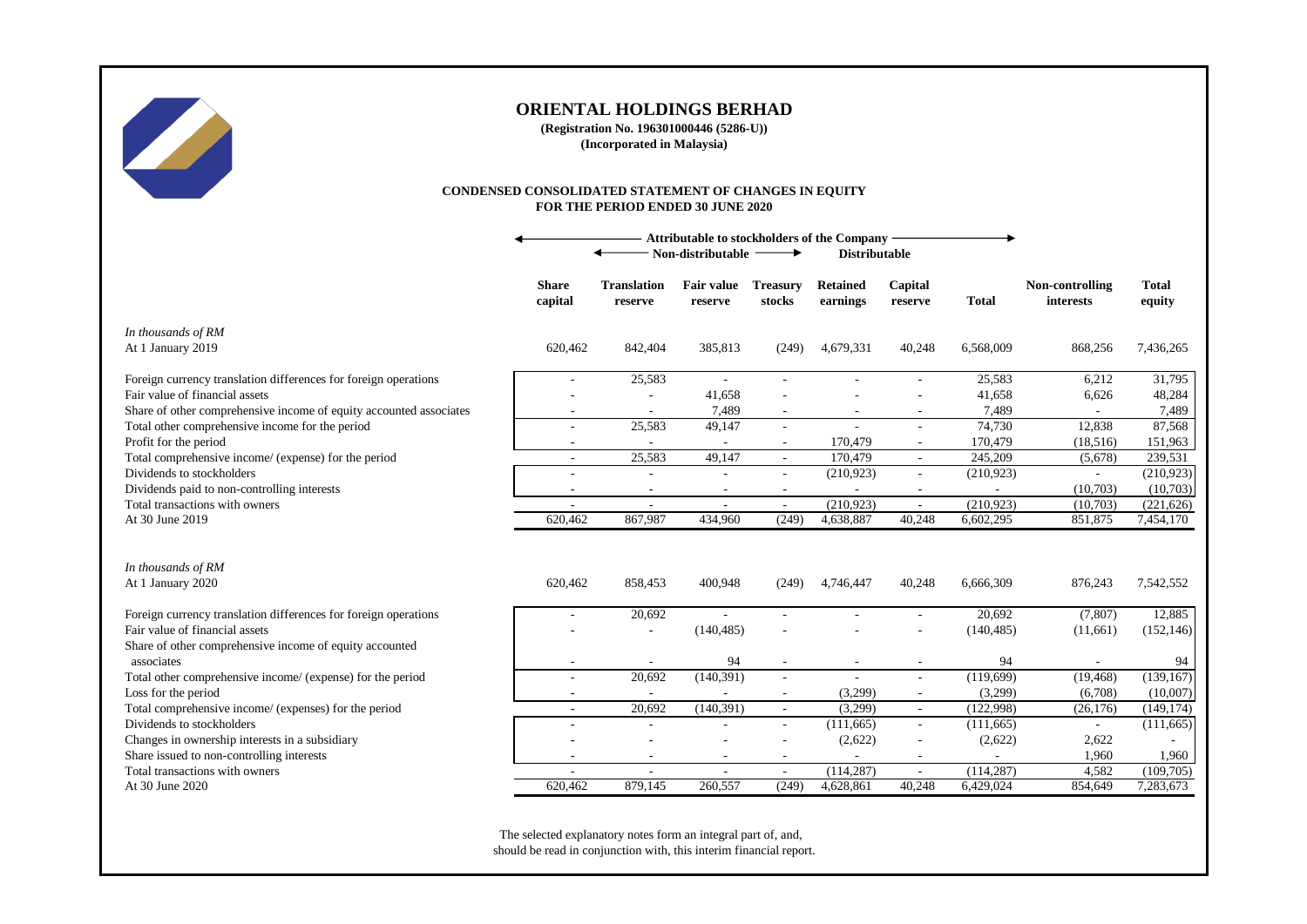

**(Registration No. 196301000446 (5286-U)) (Incorporated in Malaysia)**

# **CONDENSED CONSOLIDATED STATEMENT OF CASH FLOWS FOR THE PERIOD ENDED 30 JUNE 2020**

|                                                               | <b>Current Year</b><br><b>To Date</b><br>(Two quarters to<br>30 June 2020)<br><b>RM'000</b><br>(Unaudited) | <b>Preceding Year</b><br><b>To Date</b><br>(Two quarters to<br>30 June 2019)<br><b>RM'000</b><br>(Unaudited) |
|---------------------------------------------------------------|------------------------------------------------------------------------------------------------------------|--------------------------------------------------------------------------------------------------------------|
| <b>CASH FLOWS FROM OPERATING ACTIVITIES</b>                   |                                                                                                            |                                                                                                              |
| Profit before tax                                             | 16,040                                                                                                     | 206,547                                                                                                      |
| Adjustments for:<br>Non-cash items                            | 93,461                                                                                                     | 88,272                                                                                                       |
| Non-operating items                                           | 1,537                                                                                                      | (81, 460)                                                                                                    |
| Operating profit before working capital changes               | 111,038                                                                                                    | 213,359                                                                                                      |
| Changes in working capital                                    | 2,345                                                                                                      | 607                                                                                                          |
| Cash flow from operating activities<br>Dividend received, net | 113,383<br>6,409                                                                                           | 213,966<br>26,217                                                                                            |
| Tax paid                                                      | (27, 732)                                                                                                  | (57, 523)                                                                                                    |
| Interest paid                                                 | (9,675)                                                                                                    | (8,740)                                                                                                      |
| Payment of retirement benefits                                | (178)                                                                                                      | (56)                                                                                                         |
| Net cash flows from operating activities                      | 82,207                                                                                                     | 173,864                                                                                                      |
| CASH FLOWS FROM INVESTING ACTIVITIES                          |                                                                                                            |                                                                                                              |
| Capital expenditure                                           | (71,218)                                                                                                   | (128, 463)                                                                                                   |
| Purchase of investments                                       | (47, 236)                                                                                                  | (96)                                                                                                         |
| Proceeds from disposal of investments                         | 22,198                                                                                                     | 23,338                                                                                                       |
| Interest received                                             | 46,913                                                                                                     | 49,271                                                                                                       |
| Decrease in short term investments, net                       | 254,906                                                                                                    | 120,520                                                                                                      |
| Net cash flows from investing activities                      | 205,563                                                                                                    | 64,570                                                                                                       |
|                                                               |                                                                                                            |                                                                                                              |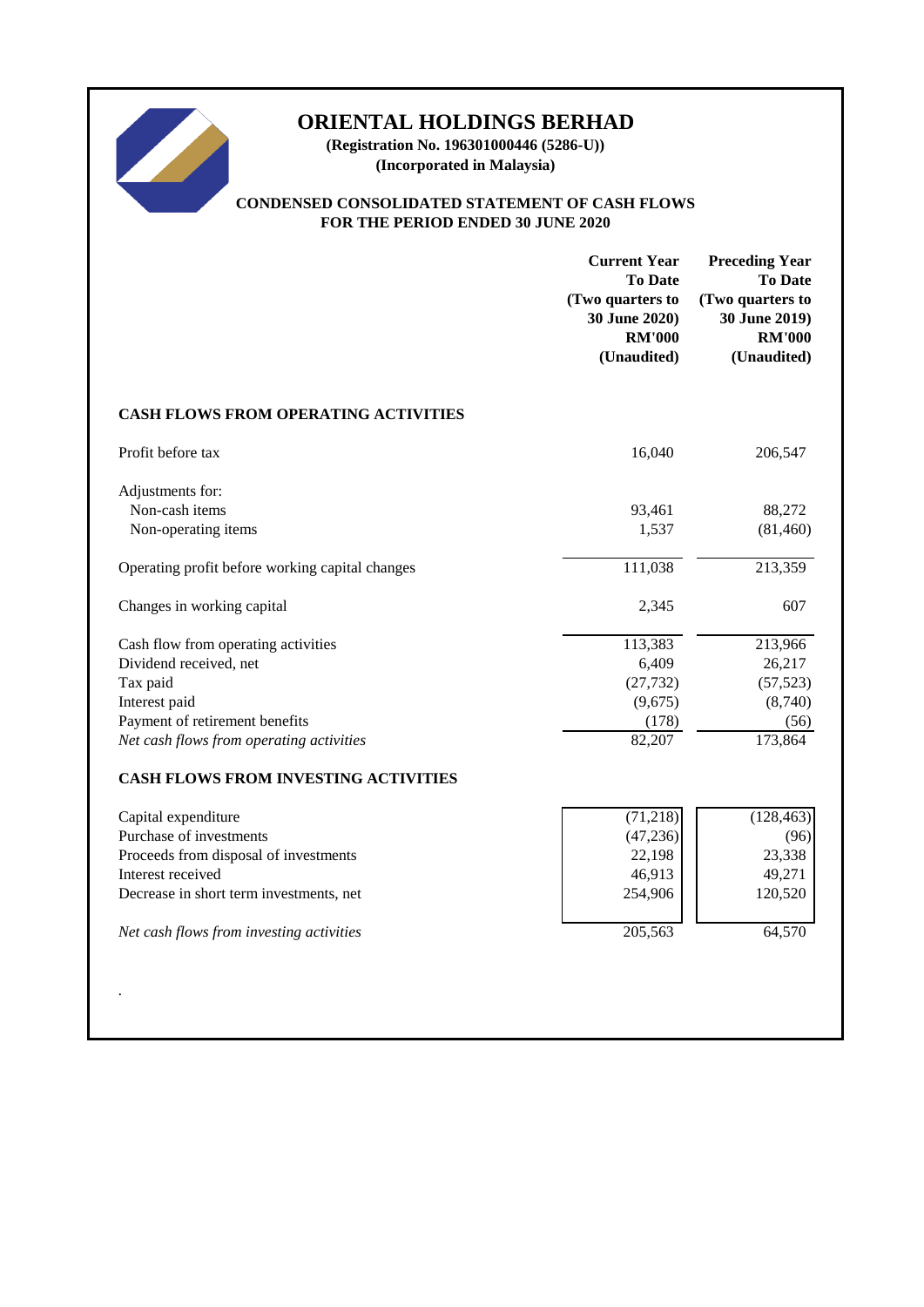|                                                                                                                                                                                    | <b>Current Year</b><br><b>To Date</b><br>(Two quarters to<br>30 June 2020)<br><b>RM'000</b><br>(Unaudited) | <b>Preceding Year</b><br><b>To Date</b><br>(Two quarters to<br>30 June 2019)<br><b>RM'000</b><br>(Unaudited) |
|------------------------------------------------------------------------------------------------------------------------------------------------------------------------------------|------------------------------------------------------------------------------------------------------------|--------------------------------------------------------------------------------------------------------------|
| <b>CASH FLOWS FROM FINANCING ACTIVITIES</b>                                                                                                                                        |                                                                                                            |                                                                                                              |
| Bank borrowings (net)<br>Lease liabilities (net)<br>Dividends paid to stockholders<br>Fixed deposits pledged for banking facilities<br>Dividends paid to non-controlling interests | 32,923<br>(4,366)<br>(27, 609)                                                                             | 101,536<br>(37, 222)<br>(23, 947)<br>(10,703)                                                                |
| Proceeds from issue of shares to non-controlling interest                                                                                                                          | 1,960                                                                                                      |                                                                                                              |
| Net cash flows from financing activities                                                                                                                                           | 2,908                                                                                                      | 29,664                                                                                                       |
| Net increase in cash and cash equivalents                                                                                                                                          | 290,678                                                                                                    | 268,098                                                                                                      |
| Cash and cash equivalents at 1 January                                                                                                                                             | 2,222,934                                                                                                  | 2,959,210                                                                                                    |
| Effects of exchange rates on cash and cash equivalents                                                                                                                             | 51,892                                                                                                     | 35,402                                                                                                       |
| Cash and cash equivalents at 30 June (Note 1)                                                                                                                                      | 2,565,504                                                                                                  | 3,262,710                                                                                                    |
| <b>NOTE</b>                                                                                                                                                                        | <b>RM'000</b>                                                                                              | <b>RM'000</b>                                                                                                |
| 1 Cash and cash equivalents consist of: -<br>Cash and bank balances                                                                                                                | 1,470,045                                                                                                  | 1,135,221                                                                                                    |
| Fixed deposits                                                                                                                                                                     | 1,630,767                                                                                                  | 2,655,331                                                                                                    |
| <b>Bank</b> overdrafts                                                                                                                                                             | (497)                                                                                                      |                                                                                                              |
| Unit trust money market funds                                                                                                                                                      | 200,530                                                                                                    | 161,897                                                                                                      |
|                                                                                                                                                                                    | 3,300,845                                                                                                  | 3,952,449                                                                                                    |
|                                                                                                                                                                                    |                                                                                                            |                                                                                                              |
| Less:<br>Deposits pledged                                                                                                                                                          | (735, 341)                                                                                                 | (689, 739)                                                                                                   |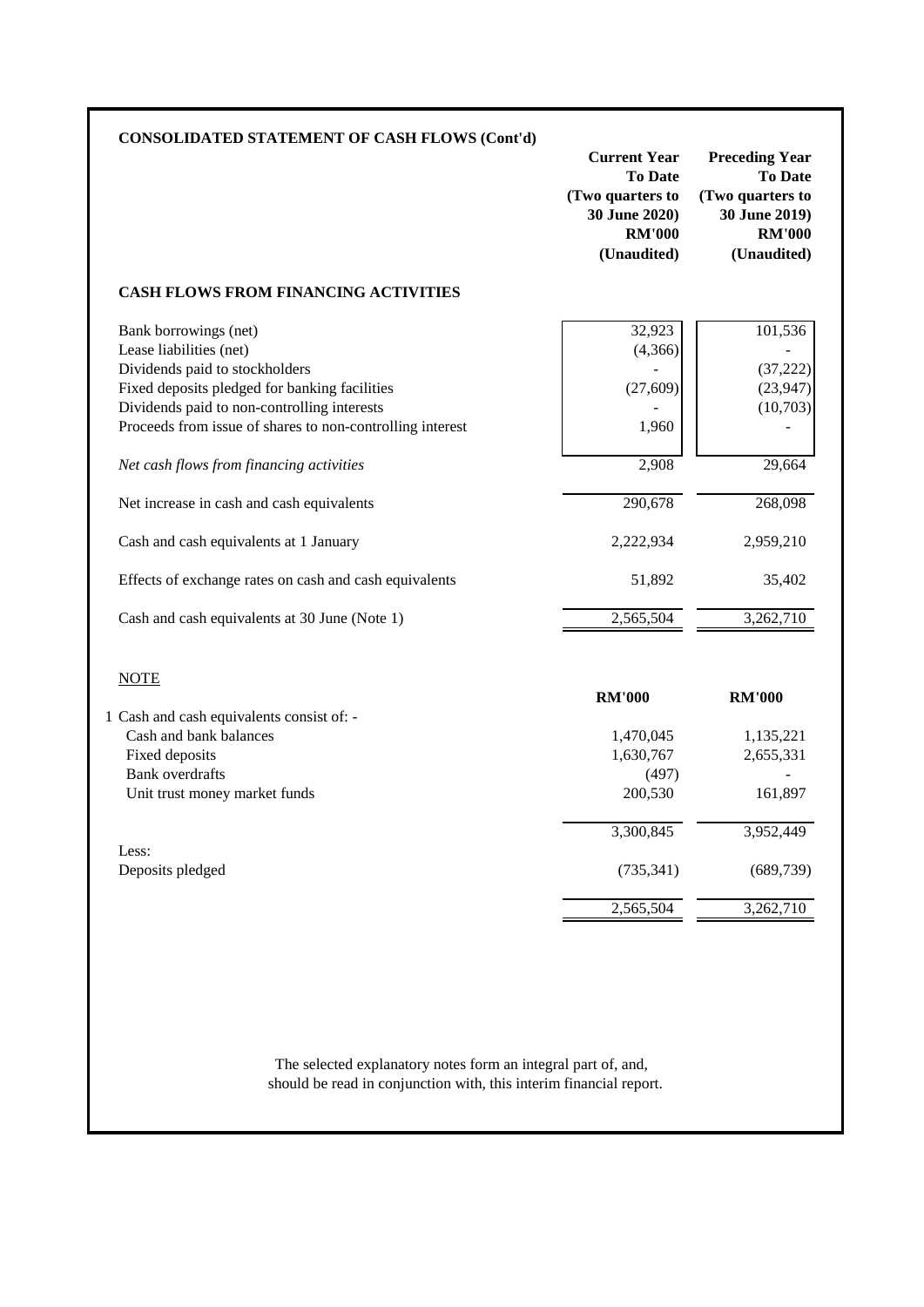### **SELECTED EXPLANATORY NOTES TO THE INTERIM FINANCIAL REPORT 30 JUNE 2020**

### **1. Basis of Preparation**

The interim financial report is unaudited and has been prepared in compliance with MFRS 134, Interim Financial Reporting and the additional disclosure requirements as in Part A of Appendix 9B of the Revised Listing Requirements.

The interim financial report should be read in conjunction with the most recent annual audited financial statements of the Group for the year ended 31 December 2019. These explanatory notes provide an explanation of events and transactions that are significant to an understanding of the changes in the financial position and performance of the Group since the year ended 31 December 2019.

The accounting policies and methods of computation adopted by the Group in this interim financial report are consistent with the most recent annual audited financial statements for the year ended 31 December 2019.

### **MFRSs, Amendments to MFRSs and IC Interpretations issued but not yet effective:**

### *MFRSs, interpretations and amendments effective for annual periods beginning on or after 1 June 2020*

• Amendments to MFRS 16*, Leases – Covid-19-Related Rent Concessions*

### *MFRSs, interpretations and amendments effective for annual periods beginning on or after 1 January 2022*

• Amendments to MFRS 1, *First-time Adoption of Malaysian Financial Reporting Standards (Annual Improvements to MFRS Standards 2018−2020)*

• Amendments to MFRS 3, *Business Combinations – Reference to the Conceptual Framework*

• Amendments to MFRS 9, *Financial Instruments (Annual Improvements to MFRS Standards 2018−2020)*

• Amendments to Illustrative Examples accompanying MFRS 16, *Leases (Annual Improvements to MFRS Standards 2018−2020)*

- Amendments to MFRS 116, *Property, Plant and Equipment − Proceeds before Intended Use*
- Amendments to MFRS 137, *Provisions, Contingent Liabilities and Contingent Assets − Onerous Contracts − Cost of Fulfilling a Contract*
- Amendments to MFRS 141, *Agriculture (Annual Improvements to MFRS Standards 2018−2020)*

# *MFRSs, interpretations and amendments effective for annual periods beginning on or after 1 January 2023*

- MFRS 17, *Insurance Contracts*
- Amendments to MFRS 101, *Presentation of Financial Statements – Classification of Liabilities as Current or Non-current*

# *MFRSs, interpretations and amendments effective for annual periods beginning on or after a date yet to be confirmed*

• Amendments to MFRS 10, *Consolidated Financial Statements* and MFRS 128, *Investments in Associates and Joint Ventures – Sale or Contribution of Assets between an Investor and its Associate or Joint Venture*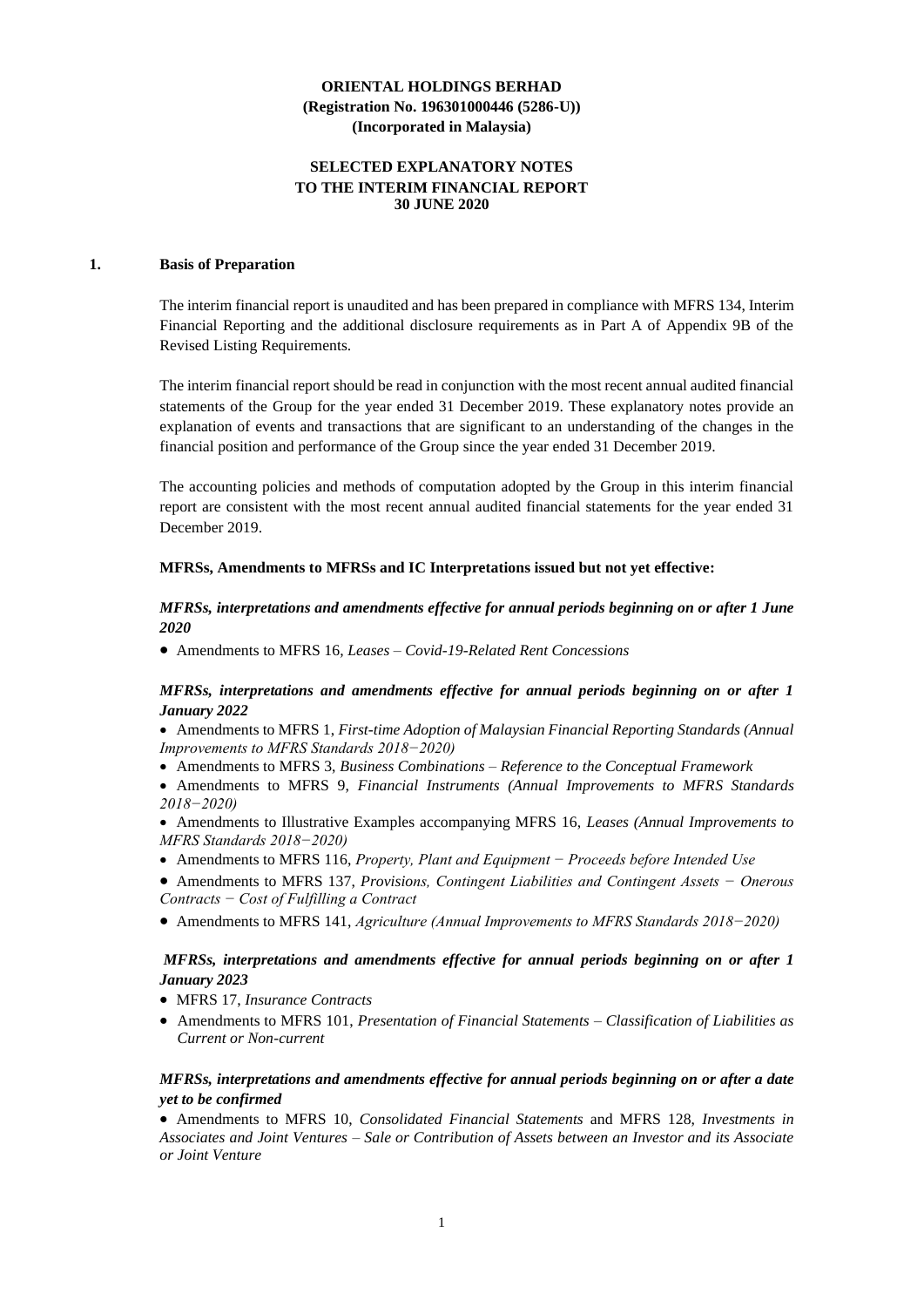# **SELECTED EXPLANATORY NOTES TO THE INTERIM FINANCIAL REPORT 30 JUNE 2020 (Cont'd)**

### **1. Basis of Preparation (Cont'd)**

The Group will adopt the above pronouncements when they become effective in the respective financial periods. These pronouncements are not expected to have a material impact to the financial statements of the Group upon their initial recognition.

### **2. Auditors' Qualification**

There's no qualification on the audit report of the preceding annual financial statements of Oriental Holdings Berhad.

### **3. Seasonal Cyclical Factors**

Majority of the business operations of the Group are generally in tandem with the prevailing economic conditions where the Group operates with the exception of a few sectors. Commodity price is the most significant determinant of the level of profitability for the plantation sector although seasonal factor such as climatic condition also plays a part in determining the production level. The tourism sector will generally perform better during the major festive and holiday seasons.

#### **4. Exceptional Items**

There were no material exceptional items for the period under review.

### **5. Changes in Estimates**

There were no material changes in estimates of amounts reported in prior financial period.

### **6. Debt and Equity Securities**

There were no issuance and repayment of debt and equity stocks, stock buy-backs, stock cancellations, stocks held as treasury stocks and resale of treasury stocks for the current financial period to date.

# **7. Dividends Paid**

Since the end of the previous financial year, the Company paid a single tier final dividend of 8 sen per ordinary stock and single tier final special dividend of 10 sen per ordinary stock (2018 : a single tier final dividend of 8 sen per ordinary stock and single tier final special dividend of 20 sen per ordinary stock) totalling RM111,665,129 in respect of the financial year ended 31 December 2019 on 7 August 2020.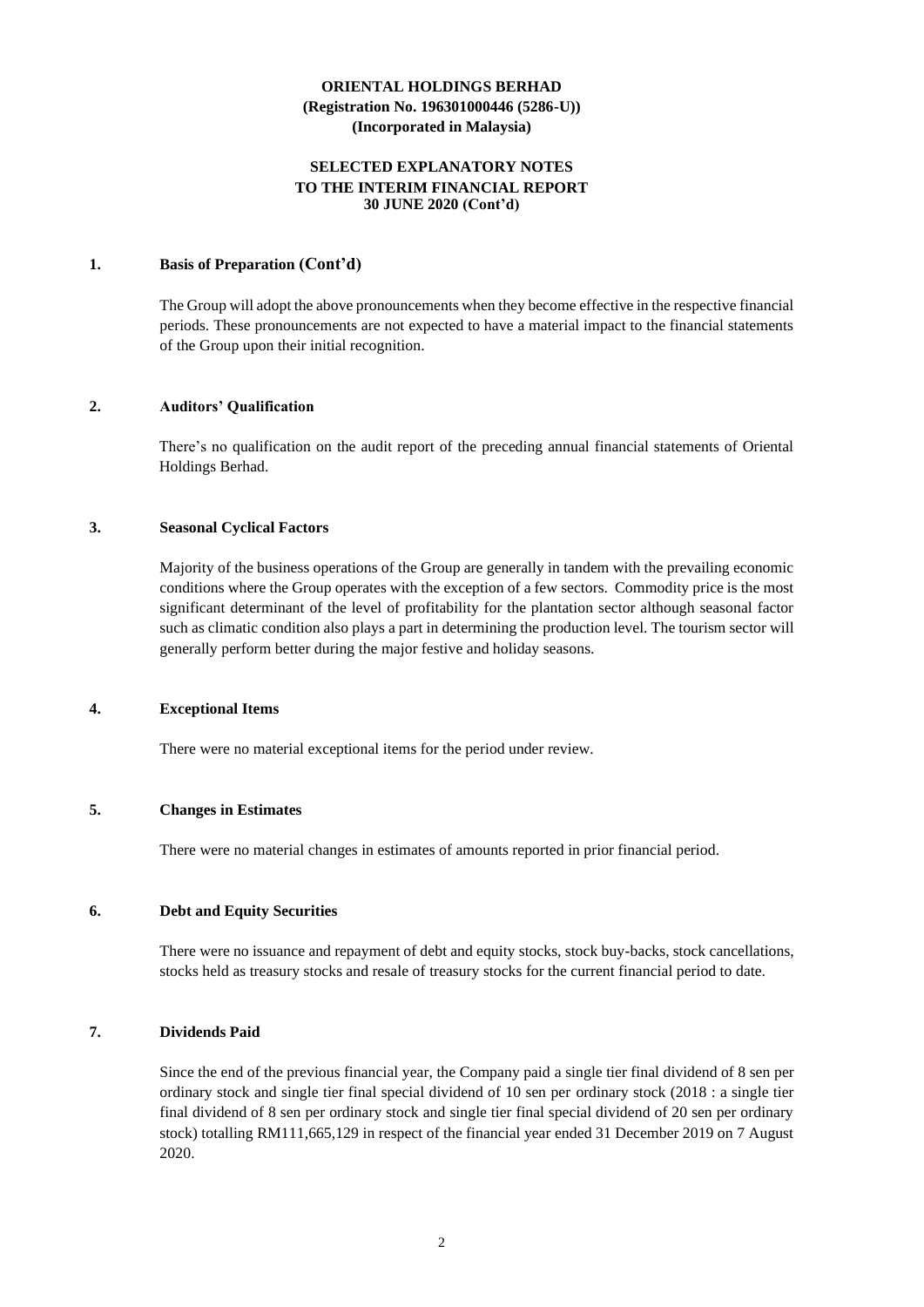# **SELECTED EXPLANATORY NOTES TO THE INTERIM FINANCIAL REPORT 30 JUNE 2020 (Cont'd)**

# **8. Segment Revenue and Results**

| <b>30 June 2020</b>             | Automotive<br>and related<br>products<br><b>RM'000</b> | <b>Plastic</b><br>products<br><b>RM'000</b> | <b>Hotels</b> and<br>resorts<br><b>RM'000</b> | <b>Plantation</b><br><b>RM'000</b> | Investment<br>holding<br><b>RM'000</b> | <b>Investment</b><br>properties &<br>trading of<br>building<br>material<br>products<br><b>RM'000</b> | Healthcare<br><b>RM'000</b> | Total of all<br>segments<br><b>RM'000</b> | Reconciliation/<br>Elimination<br><b>RM'000</b> | <b>Notes</b> | <b>Total per</b><br>consolidated<br>financial<br>statements<br><b>RM'000</b> |
|---------------------------------|--------------------------------------------------------|---------------------------------------------|-----------------------------------------------|------------------------------------|----------------------------------------|------------------------------------------------------------------------------------------------------|-----------------------------|-------------------------------------------|-------------------------------------------------|--------------|------------------------------------------------------------------------------|
| Revenue from external customers | 819,752                                                | 76,736                                      | 89,146                                        | 266,032                            | 4,909                                  | 126,311                                                                                              | 43,171                      | 1,426,057                                 |                                                 |              | 1,426,057                                                                    |
| Inter-segment revenue           | 434                                                    | 131                                         | 171                                           | $\overline{\phantom{a}}$           | 11,108                                 | 33                                                                                                   | 11                          | 11,888                                    | (11,888)                                        |              |                                                                              |
| Total revenue                   | 820,186                                                | 76,867                                      | 89,317                                        | 266,032                            | 16,017                                 | 126,344                                                                                              | 43,182                      | 1,437,945                                 | (11,888)                                        |              | 1,426,057                                                                    |
| <b>Results</b>                  |                                                        |                                             |                                               |                                    |                                        |                                                                                                      |                             |                                           |                                                 |              |                                                                              |
| Segment profit/(loss)           | 51,491                                                 | (3,009)                                     | 1,003                                         | 12,244                             | 7,361                                  | 223                                                                                                  | (4,016)                     | 65,297                                    | (49,257)                                        | A            | 16,040                                                                       |
| <b>Assets</b>                   |                                                        |                                             |                                               |                                    |                                        |                                                                                                      |                             |                                           |                                                 |              |                                                                              |
| Segment assets                  | 3,424,174                                              | 369,153                                     | 1,059,532                                     | 2,585,185                          | 684,876                                | 1,144,073                                                                                            | 209,052                     | 9,476,045                                 | 641,874                                         | B            | 10,117,919                                                                   |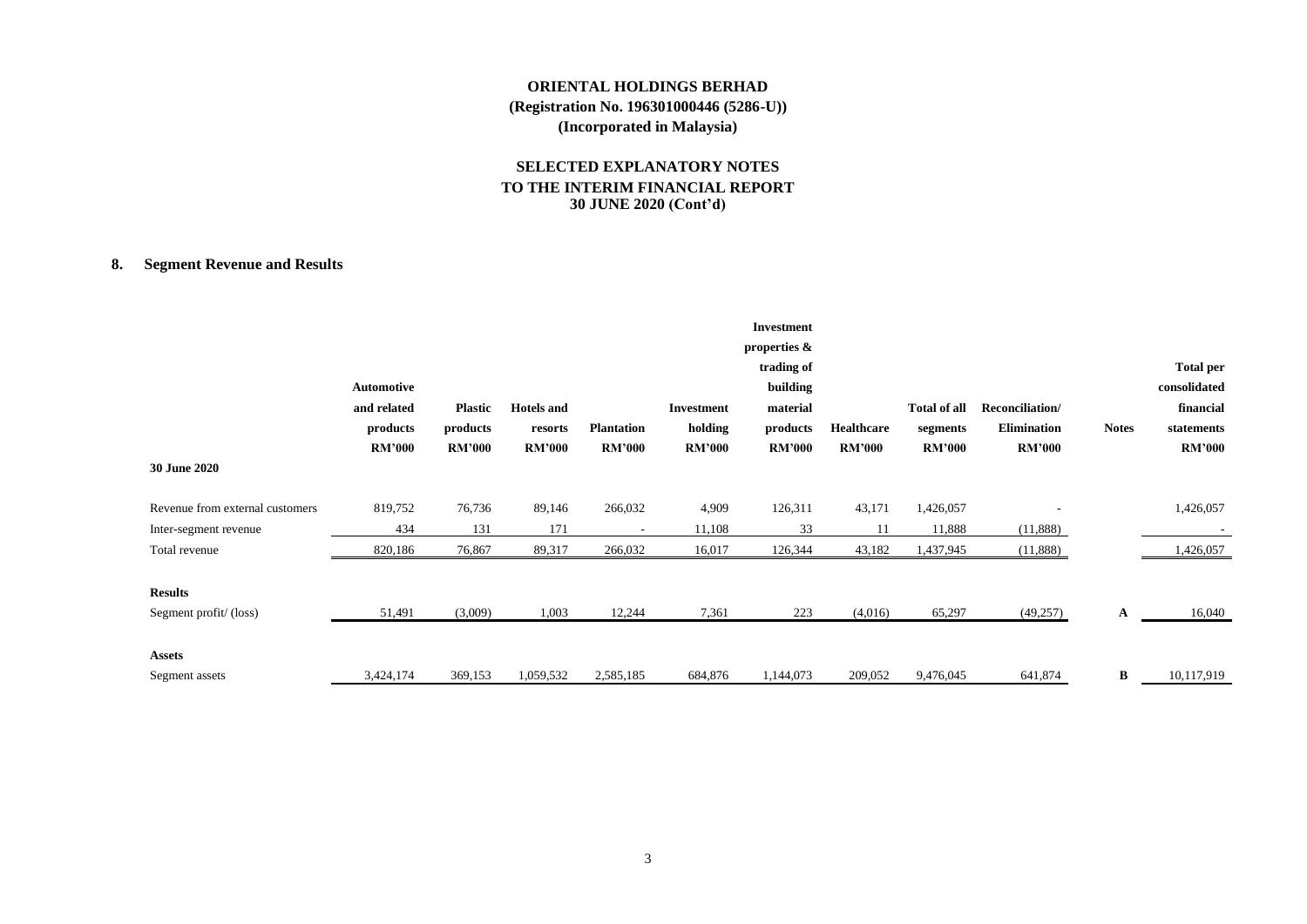### **SELECTED EXPLANATORY NOTES TO THE INTERIM FINANCIAL REPORT 30 JUNE 2020 (Cont'd)**

### **8. Segment Revenue and Results (Cont'd)**

- *Notes Nature of adjustments and eliminations to arrive at amounts reported in the consolidated interim financial report*
- A The following items are added to/ (deducted from) segment profit to arrive at "Profit before tax" presented in the condensed consolidated statements of comprehensive income:

|                                | 30 June 2020 |
|--------------------------------|--------------|
|                                | RM'000       |
| Share of results of associates | (40,753)     |
| Finance costs                  | (8,504)      |
|                                | (49.257      |

B The following items are added to segment assets to arrive at total assets reported in the condensed consolidated statement of financial positions:

|                          | 30 June 2020 |
|--------------------------|--------------|
|                          | RM'000       |
| Investment in associates | 574,514      |
| Current tax assets       | 29,306       |
| Deferred tax assets      | 38,054       |
|                          | 641,874      |

# **9. Material Post Balance Sheet Events**

There were no material events subsequent to the end of the period under review which have not been reflected in this interim financial report.

# **10. Changes in Group's Composition**

There were no changes in the composition of the Group during the current financial period todate other than the following:-

The company had on 10 February 2020 subscribed the Rights Issue of 35,620,000 new ordinary shares in Armstrong Auto Parts Sdn Berhad ("AAP") at an issue price of RM1.00 each ("Right Issue") for a total cash consideration of RM 35,620,000. OHB holds 94.79% interest in AAP whereby 91.44% is directly and the remaining 3.35% is held indirectly through a wholly-owned subsidiary.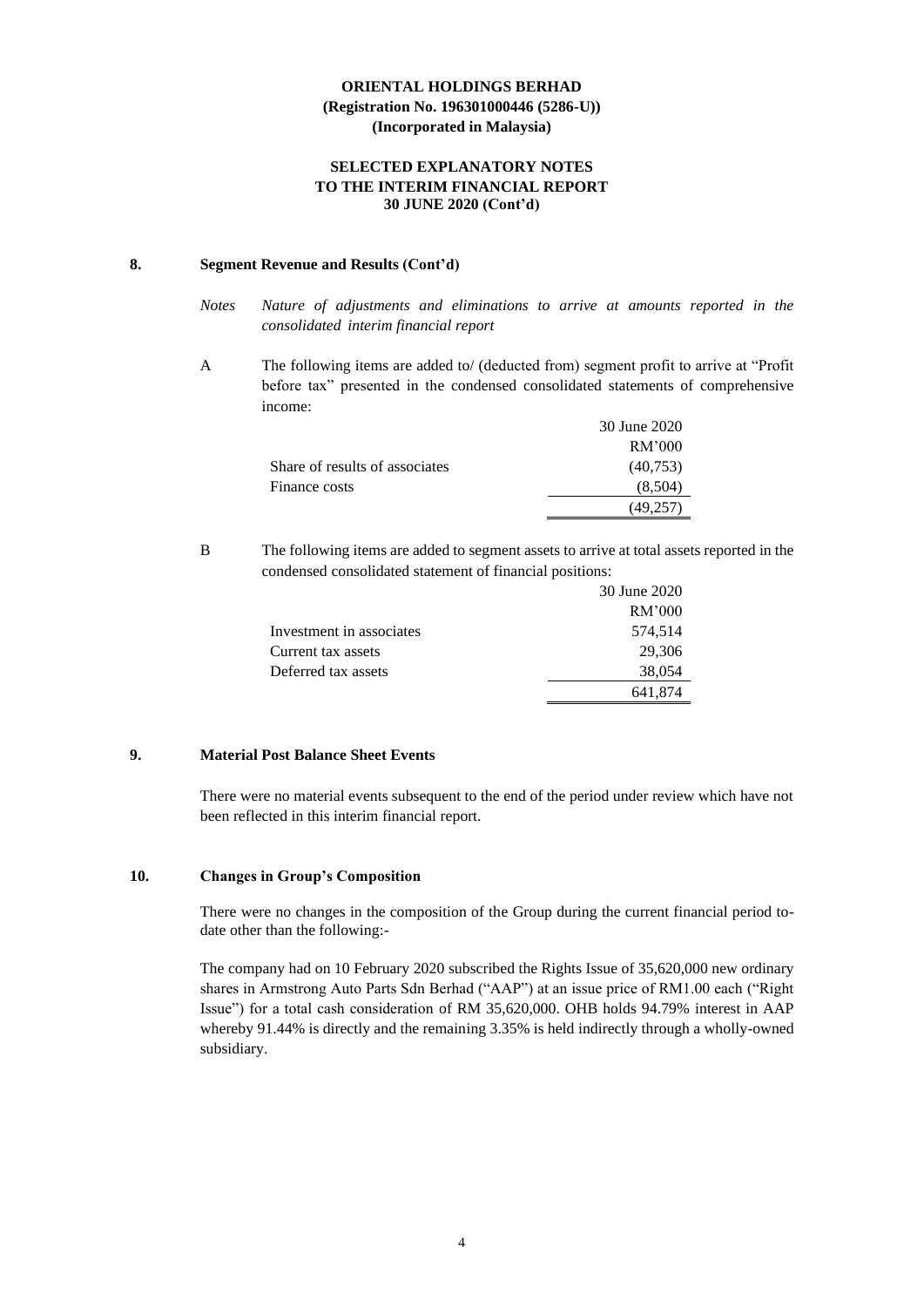### **SELECTED EXPLANATORY NOTES TO THE INTERIM FINANCIAL REPORT 30 JUNE 2020 (Cont'd)**

### **11. Changes in Contingent Liabilities and Assets and Changes in Material Litigations**

There were no contingent liabilities and assets at the end of the reporting period.

Neither the Company nor any of its subsidiaries is engaged in any material litigation, either as plaintiff or defendant and the Directors are not aware of any proceedings pending or threatened, against the Company or any of its subsidiaries or of any facts likely to give rise to any proceedings which might materially affect the position or business of the Company or any of its subsidiaries, financially or otherwise.

### **12. Review of Group's Performance**

#### *Overall Review*

The Group recorded year to date revenue of RM 1,426.0 million, a decline of 49.0% or RM 1,371.8 million as compared to RM 2,797.8 million in the corresponding period last year. The decline in revenue was mainly attributed to the lower contribution from the automotive segment by RM 1,227.5 million impacted by the lower number of cars sold from retail operations.

The Group recorded an operating profit of RM 65.3 million, declined by RM 130.6 million mainly due to lower contribution from all business segments.

The Group recorded year to date profit before tax of RM 16.0 million compared to the profit before tax of RM 206.5 million in the corresponding period last year was mainly attributed by lower contribution from automotive segment and share of losses of equity accounted associates.

#### *Segmental Analysis*

Performance for each operating segment is as follows:-

The revenue from the automotive segment decreased by 60.0% to RM 819.8 million and operating profit decreased by 72.1% to RM 51.5 million.

For the retail operations in Singapore, revenue and operating profit decreased by 61.5% and 62.6% respectively mainly due to the lower number of cars sold by 68.3% as there was no new car registration during Circuit Breaker ("CB") period from 7 April to 1 June 2020 enforced by the Singapore Government to stem the spread of COVID-19.

For the retail operations in Malaysia, revenue decreased by 56.9% attributed to the 60.7% decline in the number of cars sold with the implementation of the Movement Control Order (MCO), on 18 March 2020 to 12 May 2020 with the suspension of operations for non-essential service providers and manufacturing activities. Honda car sales came to a halt in April and has been slowly recovering from May onwards. The delay in the launching of the new Honda City and CRV facelift, now expected only in Quarter 4, also dampened consumer sentiment.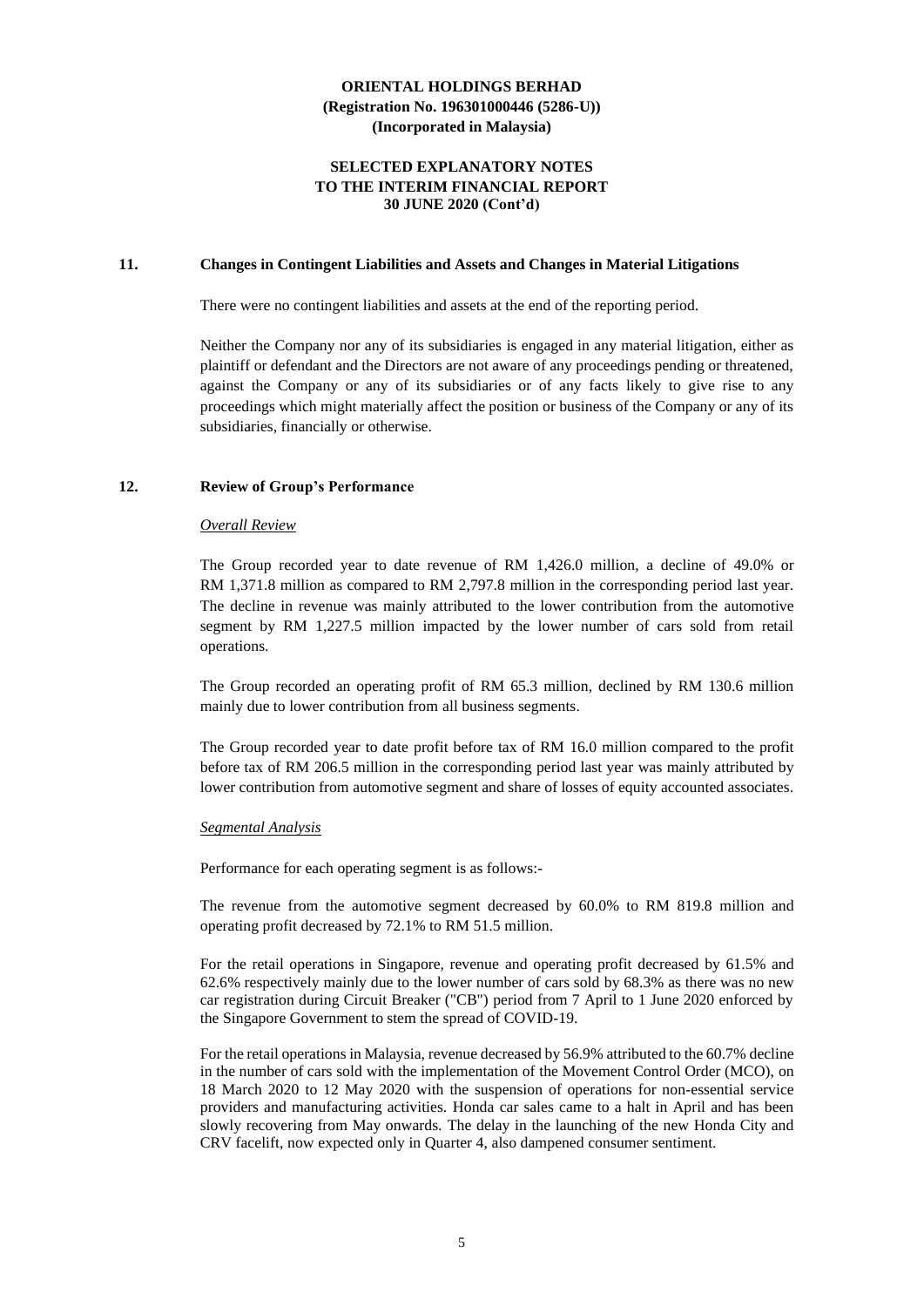### **SELECTED EXPLANATORY NOTES TO THE INTERIM FINANCIAL REPORT 30 JUNE 2020 (Cont'd)**

### **12. Review of Group's Performance (Cont'd)**

The plantation segment generated a revenue of RM 266.0 million, an increase of 8.4% compared to corresponding period last year of RM 245.3 million and recorded an operating profit of RM 12.2 million (2019 operating loss: RM 9.2 million). The increase in revenue was mainly attributed by the increase in the average CPO and FFB selling price compared to 2019 (CPO increased by 21.4% and FFB increased by 19.8%) while improvement in operating profit was in line with increase in revenue.

The plastic segment recorded a decrease in revenue of 43.8% and an operating loss of RM 3.0 million (2019 operating profit : RM 2.9 million) mainly attributed to the decline in orders from its automotive and electronics customers and further aggravated by the suspension of production activities following the lock down period of MCO with main customers resumed operation in early June 2020.

Hotels and resorts segment recorded a 41.1% decline in revenue to RM 89.1 million and a 95.5% decrease in operating profit to RM 1.0 million (2019: RM 22.2 million). Overall average room rates and room occupancy rates declined significantly. The broad-based travel restrictions and travel risk aversion as a result of the global and domestic actions taken to contain the outbreak of COVID-19 have affected the tourism-related activities.

Revenue for the investment holding segment decreased by 69.7% to RM 4.9 million with an operating profit of RM 7.4 million (2019 operating loss : RM 1.3 million). Lower dividend received was cushioned by unrealised foreign exchange gain of RM 5.6 million (2019 unrealised foreign exchange loss : RM 8.9 million) derived from the strengthening of the USD against the SGD denominated borrowings.

The investment properties and trading of building material products segment recorded a 18.1% decrease in revenue to RM 126.3 million while recorded an operating profit of RM 0.2 million (2019 : RM 0.1 million) due to slow down in infrastructure projects and property development further impacted by the lockdown period since beginning of March 2020.

Healthcare segment's revenue decreased by 7.9% to RM 43.2 million while recorded constant operating loss of RM 4.0M due to decline in number of patients by 23.5%.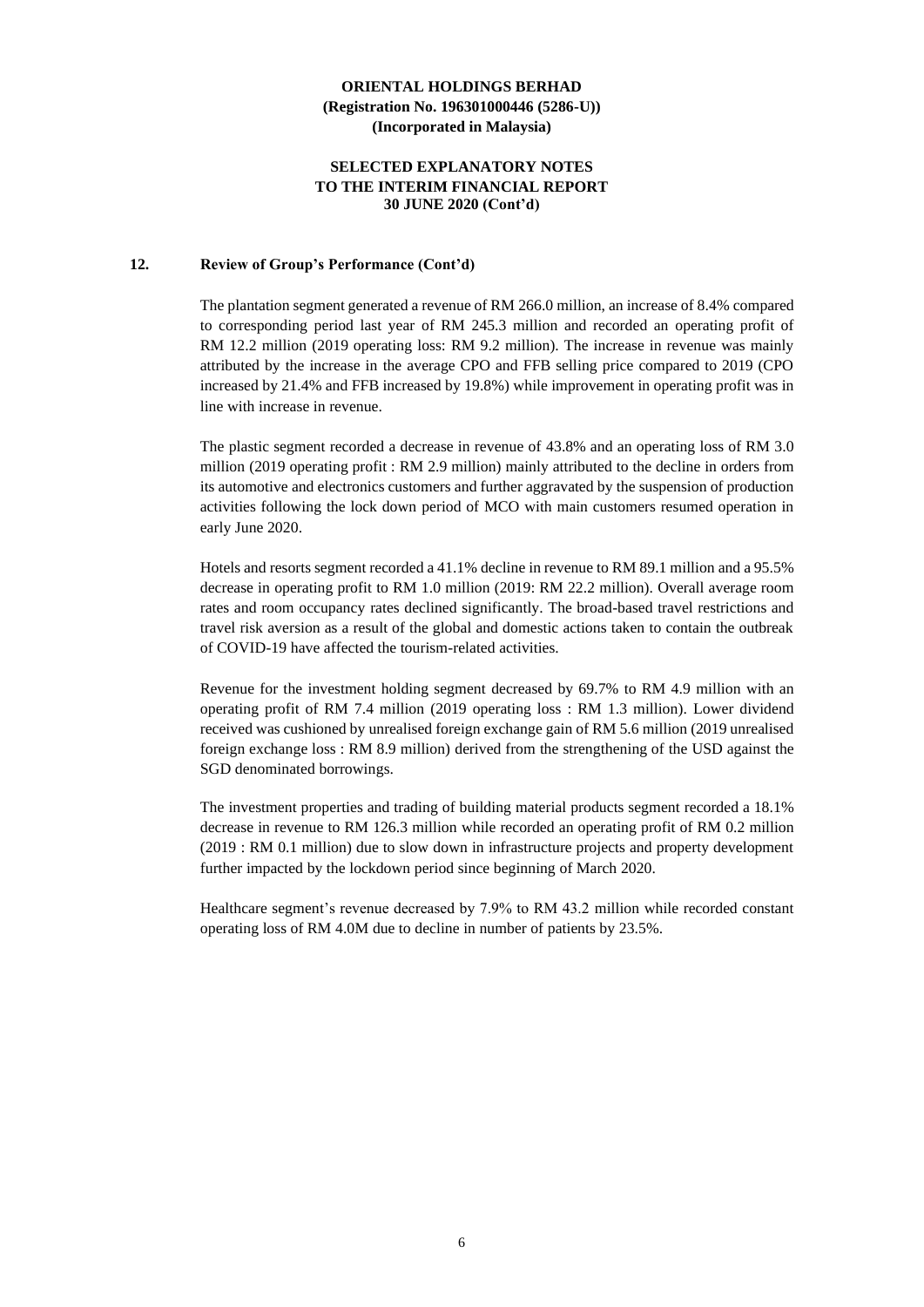### **SELECTED EXPLANATORY NOTES TO THE INTERIM FINANCIAL REPORT 30 JUNE 2020 (Cont'd)**

# **13. Material Change in Profit/ Loss Before Taxation ("PBT"/ "LBT") reported as compared with the immediate preceding quarter**

### *Overall Review*

The Group's revenue for the second quarter of 2020 was RM 469.7 million, a decrease of RM 486.7 million or 50.9% from RM 956.4 million in Q1FY20, mainly due to lower contribution from automotive segment attributed to the lower number of cars sold for both retail operations in Singapore and Malaysia. The Group recorded an operating profit of RM 198.6 million (Q1FY20 operating loss : RM 133.3 million) mainly due to unrealised foreign exchange gain in Q2FY20 of RM 217.7 million (Q1FY20 unrealised foreign exchange loss : RM 234.5 million) mainly from the weakening of the JPY for the JPY denominated borrowings by the plantation segment.

The Group recorded a profit before tax for Q2FY20 of RM 184.2 million compared to a loss before tax of RM 168.2 million for Q1FY20 mainly derived from the unrealised foreign exchange gain from plantation segment.

### *Segmental Analysis*

Performances of each operating segment as compared to the immediate preceding quarter are as follows:-

Revenue from automotive segment decreased by 64.4% to RM 215.3 million and operating profit decreased to RM 19.5 million (Q1FY20: RM 32.0 million). The lower revenue and operating profit were mainly due to the lower number of cars sold compared to Q1FY20 from retail operations in Singapore and Malaysia in line with the enforcement of CB and MCO in respective countries.

Revenue from plantation segment increased slightly by 0.8% to RM 133.6 million (Q1FY20 : RM 132.5 million) mainly due to increase in CPO sales volume by 12.0% while recorded an operating profit of RM 197.6 million compared to an operating loss of RM 185.4 million for Q1FY20. The segment's operating profit was attributable to the unrealised foreign exchange gain of RM 209.9 million (Q1FY20 unrealised foreign exchange loss : RM 233.6 million) with the weakening of the JPY for the JPY denominated borrowings.

Revenue for plastic segment decreased by 30.1% to RM 31.6 million (Q1FY20 : RM 45.2 million) while recorded an operating profit of RM 1.1 million (Q1FY20 operating loss : RM 4.1 million). The segment has been operating under competitive environment with marginal profit.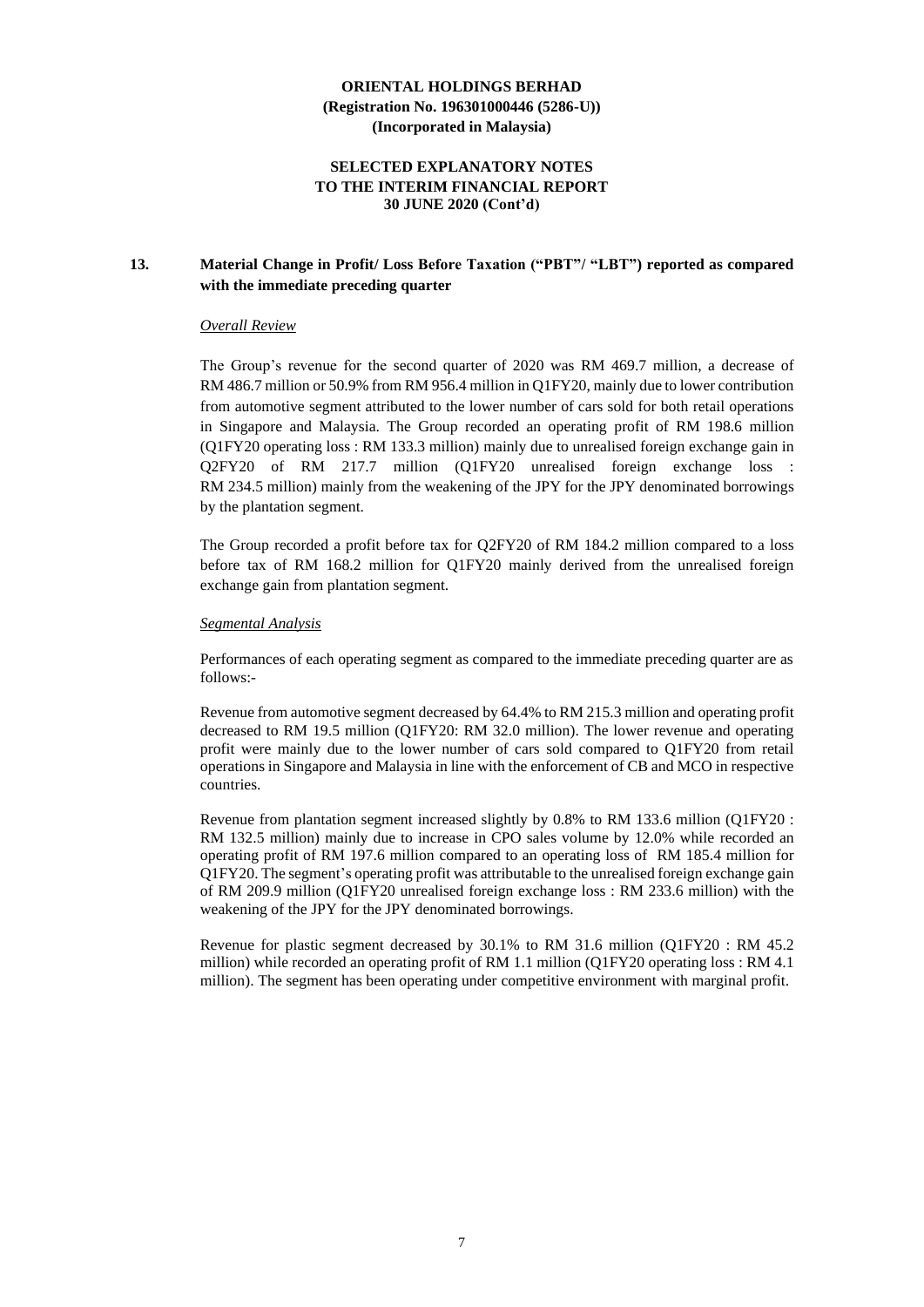### **SELECTED EXPLANATORY NOTES TO THE INTERIM FINANCIAL REPORT 30 JUNE 2020 (Cont'd)**

### **13. Material Change in Profit/ Loss Before Taxation ("PBT"/ "LBT") reported as compared with the immediate preceding quarter (Cont'd)**

Revenue for hotels and resorts segment decreased by 60.2% to RM 25.4 million (Q1FY20 : RM 63.8 million) and recorded an operating loss of RM 5.5 million (Q1FY20 operating profit : RM 6.5 million) mainly attributed to the significant drop in hotels' average occupancy rate and average room rate for all hotels across the Group especially for Australia, New Zealand and United Kingdom hotels.

Revenue for investment holding segment decreased slightly by 4.0% to RM 2.4 million (Q1FY20 : RM 2.5 million) while recorded an operating loss of RM 9.6 million (Q1FY20 operating profit : RM 17.0 million). Operating loss was mainly due to unrealised foreign exchange loss of RM 5.9 million (Q1FY20 unrealised foreign exchange gain : RM 11.5 million) on its SGD denominated borrowings.

Revenue for investment properties and trading of building material products segment decreased by 45.0% to RM 44.8 million (Q1FY20 : RM 81.5 million) and recorded an operating loss of RM 1.3 million (Q1FY20 operating profit : RM 1.5 million) as the segment operation has been disrupted following the MCO with minimal sales order.

Revenue for healthcare segment decreased by 36.7% to RM 16.7 million (Q1FY20 : RM 26.4 million) and recorded higher operating loss of RM 3.2 million (Q1FY20: RM 0.8 million) in line with a decline of 39.8% in the total number of patients in the current quarter compared to Q1FY20.

### **14. Current Year Prospects**

On 11 March 2020, the World Organisation declared the COVID-19 outbreak to be a pandemic.

The Group's Performance was impacted by the necessary global and domestic actions taken to contain the outbreak.

The implementation and subsequent extension of the Movement Control Order (MCO) have dampen economic activity following the suspension of operations by non-essential service providers and lower operating capacity of manufacturing firms.

The suspension of non-essential services due to recent COVID-19 outbreak have impacted the automotive retail and after sales services. In Malaysia, the government had imposed the Movement Control Order from 18 March 2020 to 12 May 2020. The Singapore government had also imposed similar lock down measures (Circuit Breaker) from 7 April 2020 to 1 June 2020. During this period, no vehicle sales were recorded.

As part of the short-term Economic Recovery Plan, the Malaysian Prime Minister announced on 6 June 2020 that locally assembled cars will be fully exempted from sales tax while for imported cars, the sales tax will be cut from 10% to 5% from 15 June 2020 to 31 December 2020.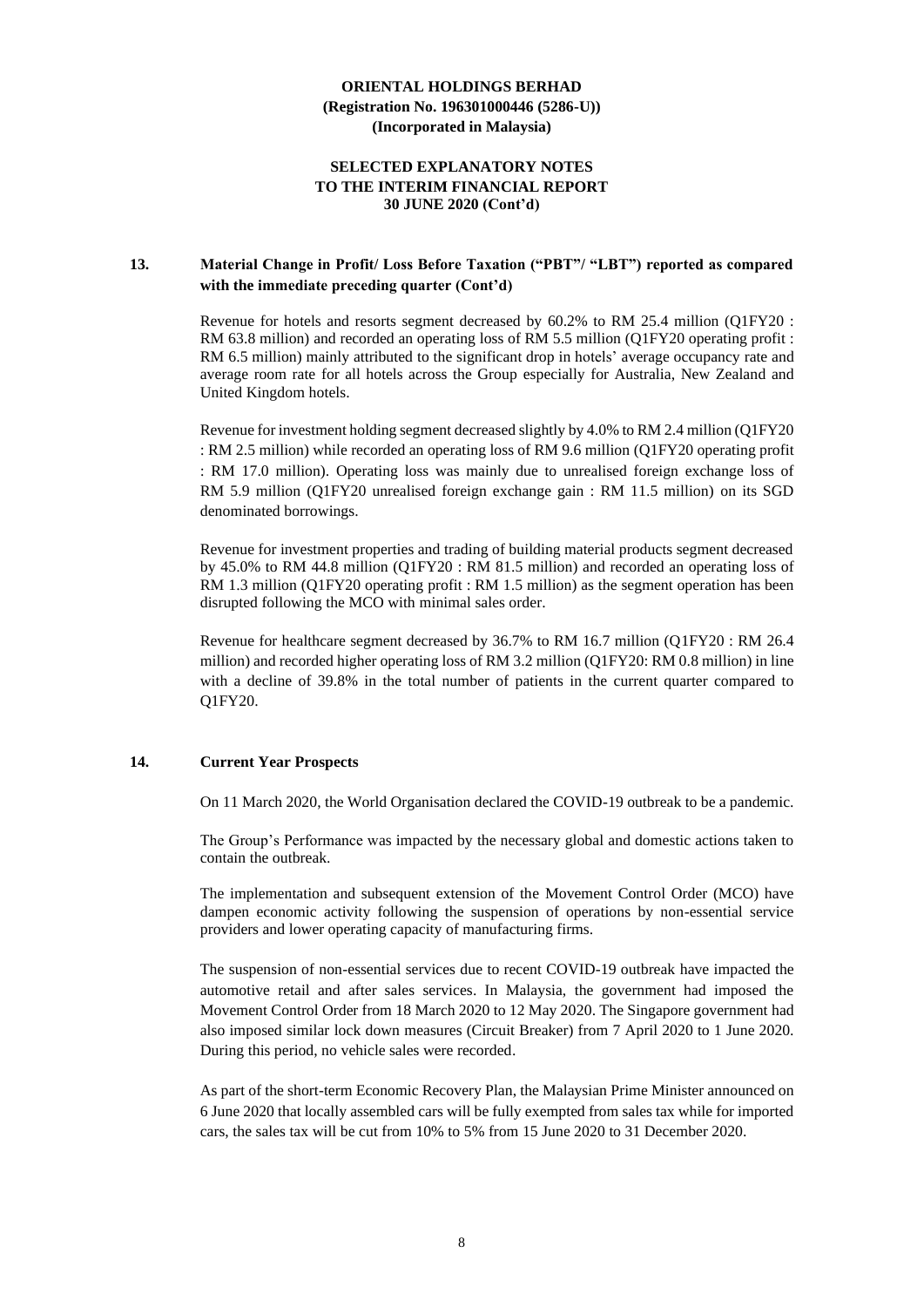### **SELECTED EXPLANATORY NOTES TO THE INTERIM FINANCIAL REPORT 30 JUNE 2020 (Cont'd)**

### **14. Current Year Prospects (Cont'd)**

Beyond the MCO period, reduced social and recreational activities until the pandemic is fully controlled globally and domestically will continue to dampen consumption and investment activities.

Private consumption is expected to be affected by weak labour market conditions, mobility restrictions and subdued sentiments.

The automotive segment will continue to contribute to the Group's performance under very competitive market conditions with strong and aggressive promotional campaigns by car companies keen to grow their market shares.

The plastic segment continues to face competitive environment from other domestic industry players and will be impacted by disruptions in the global supply chain and limited growth in the local automotive industry. Management will continue to exercise cost rationalised, productivity improvement and source for new business ventures to improve the performance of the segment.

The plantation segment will take necessary steps to ensure that all estates and mills remain efficient, cost effective and competitive. The forex exposure of the JPY loans will be closely monitored and managed.

The hotels and resorts segment have been affected by the broad-based travel restrictions and travel risk aversion; the occupancy and room rates are expected to return to pre-COVID-19 level next year.

Healthcare segment will continue to focus on strengthening brand awareness and positioning the hospital for sustainable growth. Following the MCO that arose with the current COVID-19 pandemic, there was a sharp decline in patient admissions. Patient sentiments are expected to gradually improve following the easing of MCO restrictions.

The Board is mindful of the seismic shifts that the COVID-19 pandemic has brought about to the domestic and global economies. The Board will navigate the challenges ahead and formulate plans to strengthen further the Group's solid foundation for a sustainable growth.

### **15. Variance of Actual Profit from Forecast Profit/Profit Guarantee**

Not Applicable.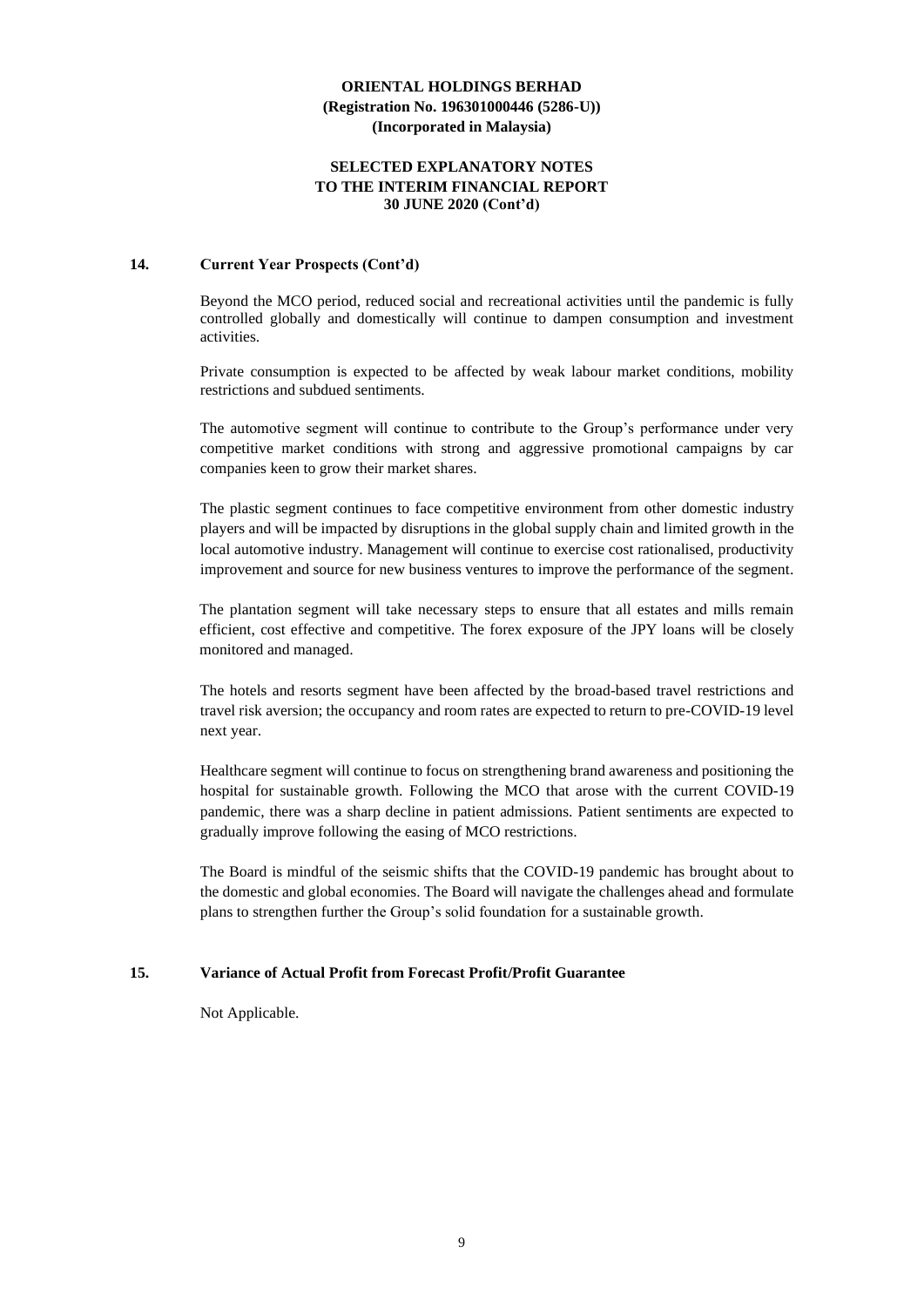# **SELECTED EXPLANATORY NOTES TO THE INTERIM FINANCIAL REPORT 30 JUNE 2020 (Cont'd)**

### **16. Taxation**

|               |               | <b>Cumulative Quarter</b>            |                  |  |
|---------------|---------------|--------------------------------------|------------------|--|
| Current       | Preceding     | Current                              | Preceding        |  |
| Year          | Year          | Year                                 | Year             |  |
| Quarter       | Quarter       | To date                              | To date          |  |
| 30 June 20    | 30 June 19    | 30 June 20                           | 30 June 19       |  |
| <b>RM'000</b> | <b>RM'000</b> | <b>RM'000</b>                        | <b>RM'000</b>    |  |
| (Unaudited)   | (Unaudited)   | (Unaudited)                          | (Unaudited)      |  |
|               |               |                                      |                  |  |
|               |               |                                      |                  |  |
|               |               |                                      |                  |  |
| 550           | 3,881         | 2,372                                | 6,980            |  |
|               |               |                                      |                  |  |
|               |               |                                      |                  |  |
|               |               |                                      |                  |  |
|               | (41)          | 58                                   | 10,874           |  |
| 550           | 3,840         | 2,430                                | 17,854           |  |
|               |               |                                      |                  |  |
|               |               |                                      |                  |  |
| 7,531         | 11,663        | 23,756                               | 35,817           |  |
| 8,081         | 15,503        | 26,186                               | 53,671           |  |
|               |               |                                      |                  |  |
|               |               |                                      | 1,021            |  |
|               |               |                                      |                  |  |
|               |               |                                      |                  |  |
|               |               |                                      | (108)            |  |
| 3,179         | (2,966)       | (139)                                | 913              |  |
| 11,260        | 12,537        | 26,047                               | 54,584           |  |
|               | 3,179         | <b>Individual Quarter</b><br>(2,966) | 3,154<br>(3,293) |  |

# **17. Status of Corporate Proposals**

There were no corporate proposals that have been announced by the Company but not completed at the date of this announcement except for the Stock Buy-Back which was approved by the stockholders at the Annual General Meeting on 15 July 2020 for the buy-back of up to 10% or up to 62,039,363 ordinary stocks. There were no stocks buy-back for the period to date.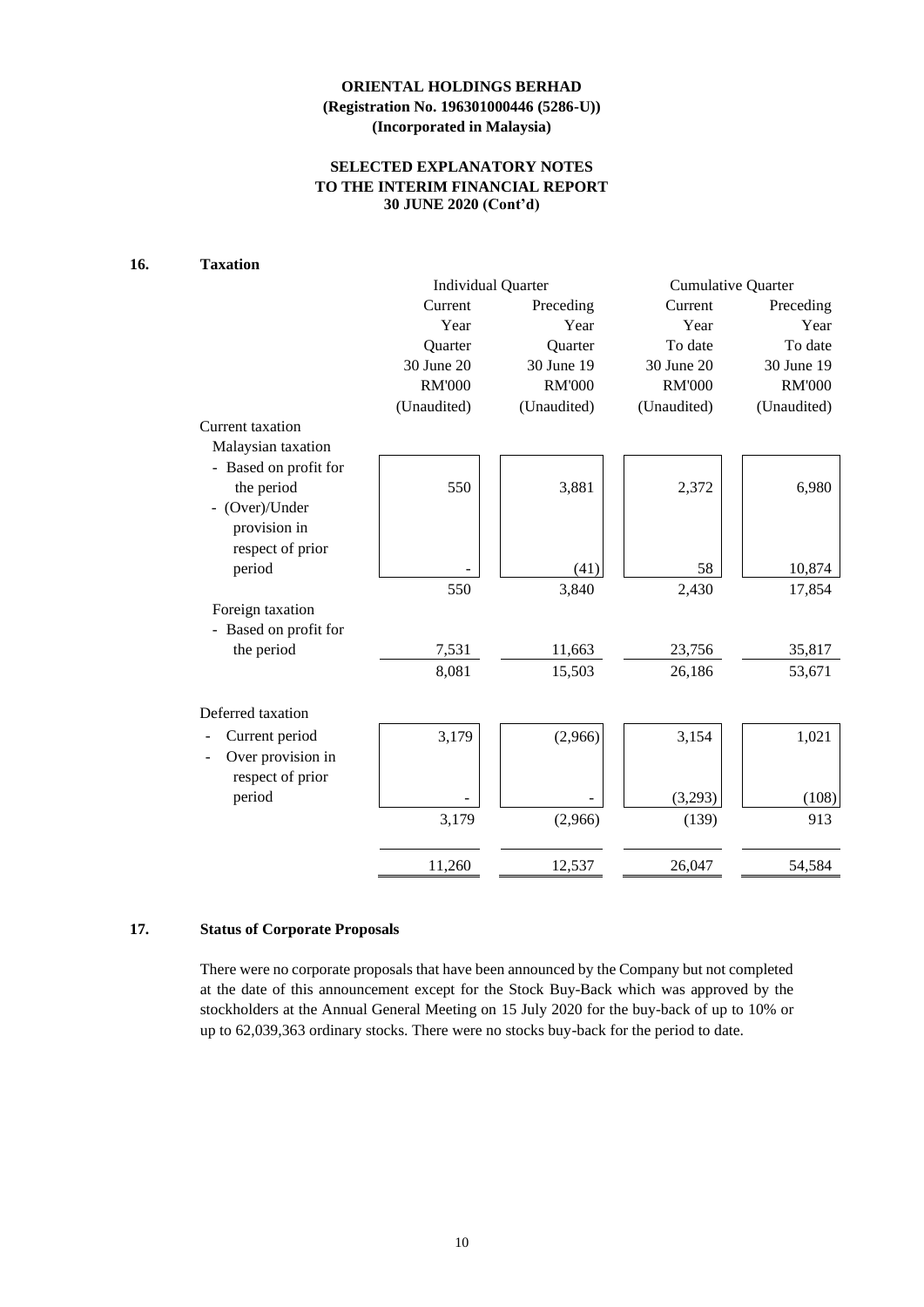# **SELECTED EXPLANATORY NOTES TO THE INTERIM FINANCIAL REPORT 30 JUNE 2020 (Cont'd)**

# **18. Group Borrowings**

|                         | Borrowings denominated in |                    |                                  |                                                          |                                           |  |  |  |
|-------------------------|---------------------------|--------------------|----------------------------------|----------------------------------------------------------|-------------------------------------------|--|--|--|
|                         | <b>Interest</b><br>rate % | <b>Ringgit</b>     | ← Foreign Currencies             |                                                          |                                           |  |  |  |
| <b>Short Term</b>       |                           | <b>RM'000</b><br>I | <b>Source</b><br><b>Currency</b> | <b>RM</b><br>Equivalent<br><b>RM'000</b><br>$\mathbf{I}$ | <b>Total</b><br><b>RM'000</b><br>$I + II$ |  |  |  |
| Borrowings – secured    |                           |                    |                                  |                                                          |                                           |  |  |  |
| -Revolving credit       | $4.8 - 5.1$               | 5,000              |                                  |                                                          | 5,000                                     |  |  |  |
|                         | $0.9 - 1.5$               |                    | JPY 31.830 billion               | 1,267,836                                                | 1,267,836                                 |  |  |  |
|                         | $2.1 - 3.0$               |                    | SGD 0.066 billion                | 196,819                                                  | 196,819                                   |  |  |  |
|                         |                           |                    |                                  | 1,464,655                                                | 1,469,655                                 |  |  |  |
| -Term loans - secured   | 1.7                       |                    | SGD 0.001 billion                | 1,803                                                    | 1,803                                     |  |  |  |
| -Bank overdraft         | 7.4                       | 497                |                                  |                                                          | 497                                       |  |  |  |
| Borrowings – unsecured  |                           |                    |                                  |                                                          |                                           |  |  |  |
| -Bankers acceptance     | $2.8 - 4.1$               | 8,814              |                                  |                                                          | 8,814                                     |  |  |  |
| -Revolving credit       | $0.9 - 1.5$               |                    | JPY 16.515 billion               | 657,511                                                  | 657,511                                   |  |  |  |
|                         |                           | 14,311             |                                  | 2,123,969                                                | 2,138,280                                 |  |  |  |
| <b>Long Term</b>        |                           |                    |                                  |                                                          |                                           |  |  |  |
| Term loans - secured    | $1.7 - 4.3$               | 1,475              | SGD 0.013 billion                | 40,827                                                   | 42,302                                    |  |  |  |
|                         |                           | 1,475              |                                  | 40,827                                                   | 42,302                                    |  |  |  |
| <b>Total Borrowings</b> |                           | 15,786             |                                  | 2,164,796                                                | 2,180,582                                 |  |  |  |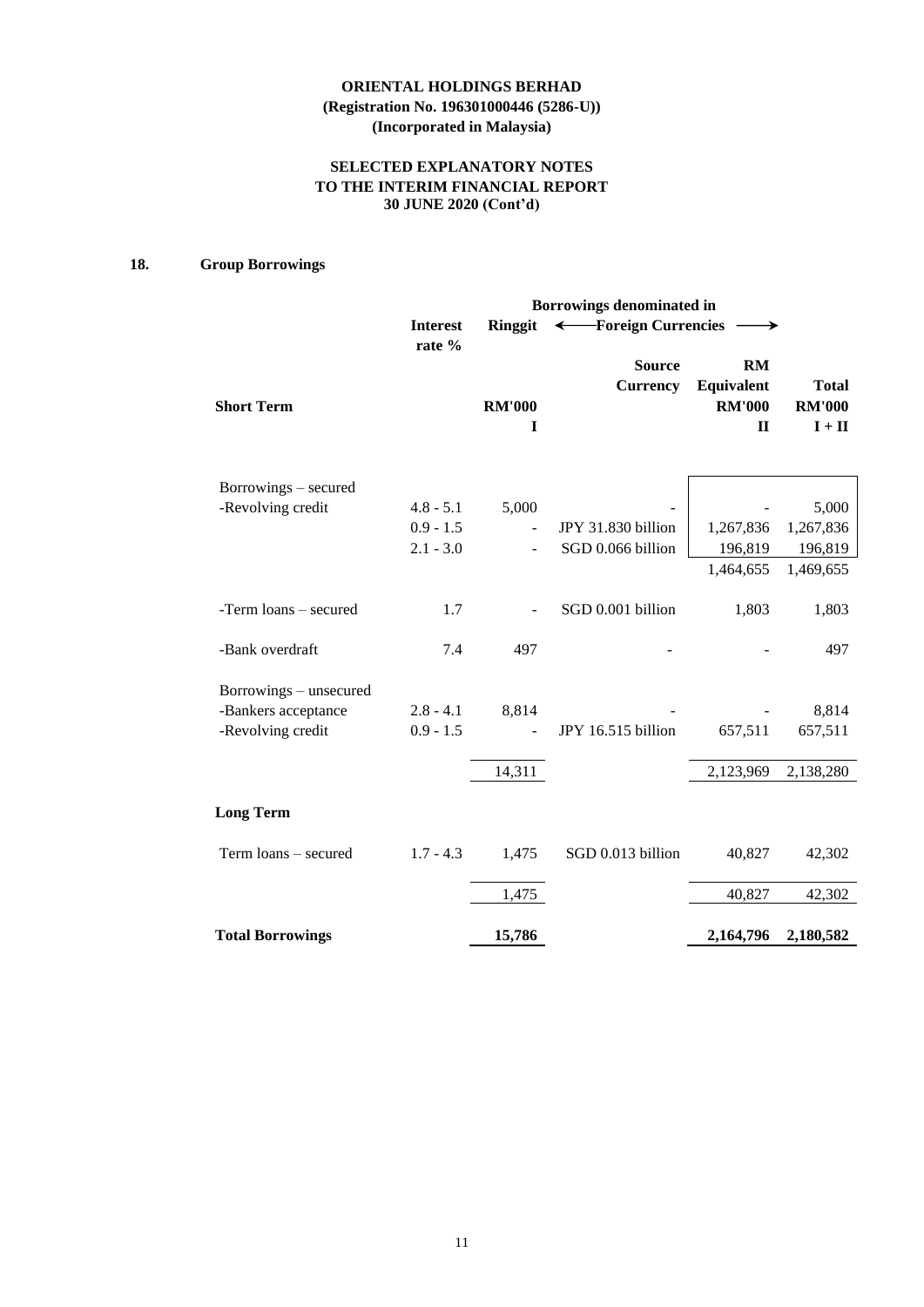# **SELECTED EXPLANATORY NOTES TO THE INTERIM FINANCIAL REPORT 30 JUNE 2020 (Cont'd)**

# **19. Trade receivables**

The ageing analysis of trade receivables (included under trade and other receivables category) as at 30 June 2020 is as follows:

|                             | <b>RM'000</b> | $\frac{6}{9}$ |
|-----------------------------|---------------|---------------|
| Not past due                | 124,125       | 73.7          |
| Past due less than 3 months | 35,281        | 21.0          |
| Past due 3-6 months         | 7.478         | 4.4           |
| Past due 6-12 months        | 513           | 0.3           |
| Past due more than 1 year   | 983           | 0.6           |
|                             | 168,380       | 100.0         |

The Group did not impair the past due trade receivables but monitor these receivables closely. No bad and past due debts are anticipated that could materially affect the financial results and financial position of the Group as a whole.

# **20. Changes in Material Litigations**

Not applicable.

### **21. Dividend Proposed**

No dividend has been proposed for the current quarter.